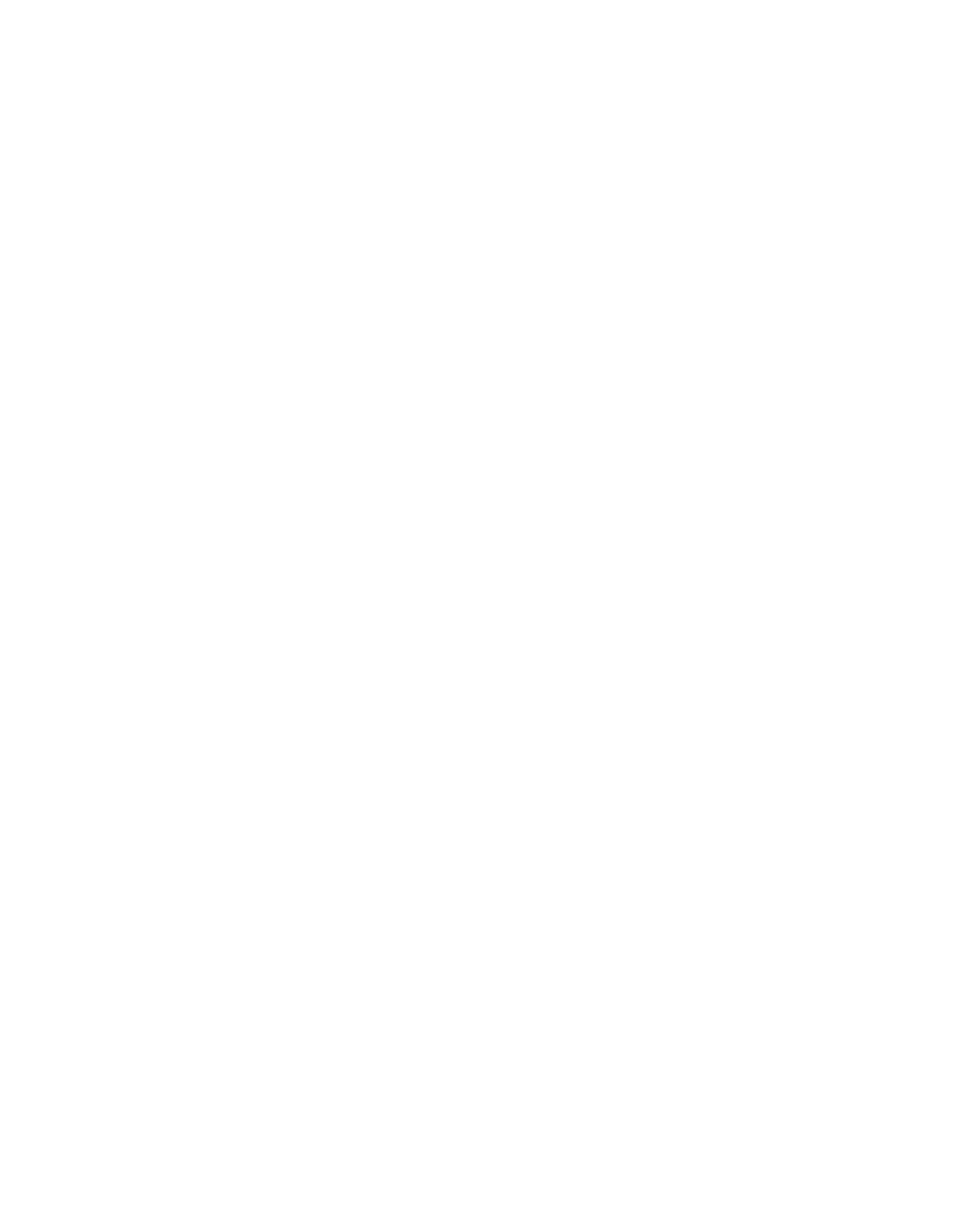## **World Oil: Market or Mayhem?**

*James L. Smith\**

*September 20, 2008* 

*The world oil market is regarded by many as a puzzle. Why are oil prices so volatile? What is OPEC and what does OPEC do? Where are oil prices headed in the long run? Is "peak oil" a genuine concern? Why did oil prices spike in the summer of 2008, and what role did speculators play? Any attempt to answer these questions must be informed and disciplined by economics. Such is the purpose of this essay: to illuminate recent developments in the world oil market from the perspective of economic theory.* 

<sup>\*</sup> Department of Finance, Southern Methodist University, Dallas, TX 75275

I am grateful to Morris Adelman, Larry DeBrock, Dwight Lee, and John Parsons, who provided comments on an earlier draft. The author bears full responsibility for all remaining errors.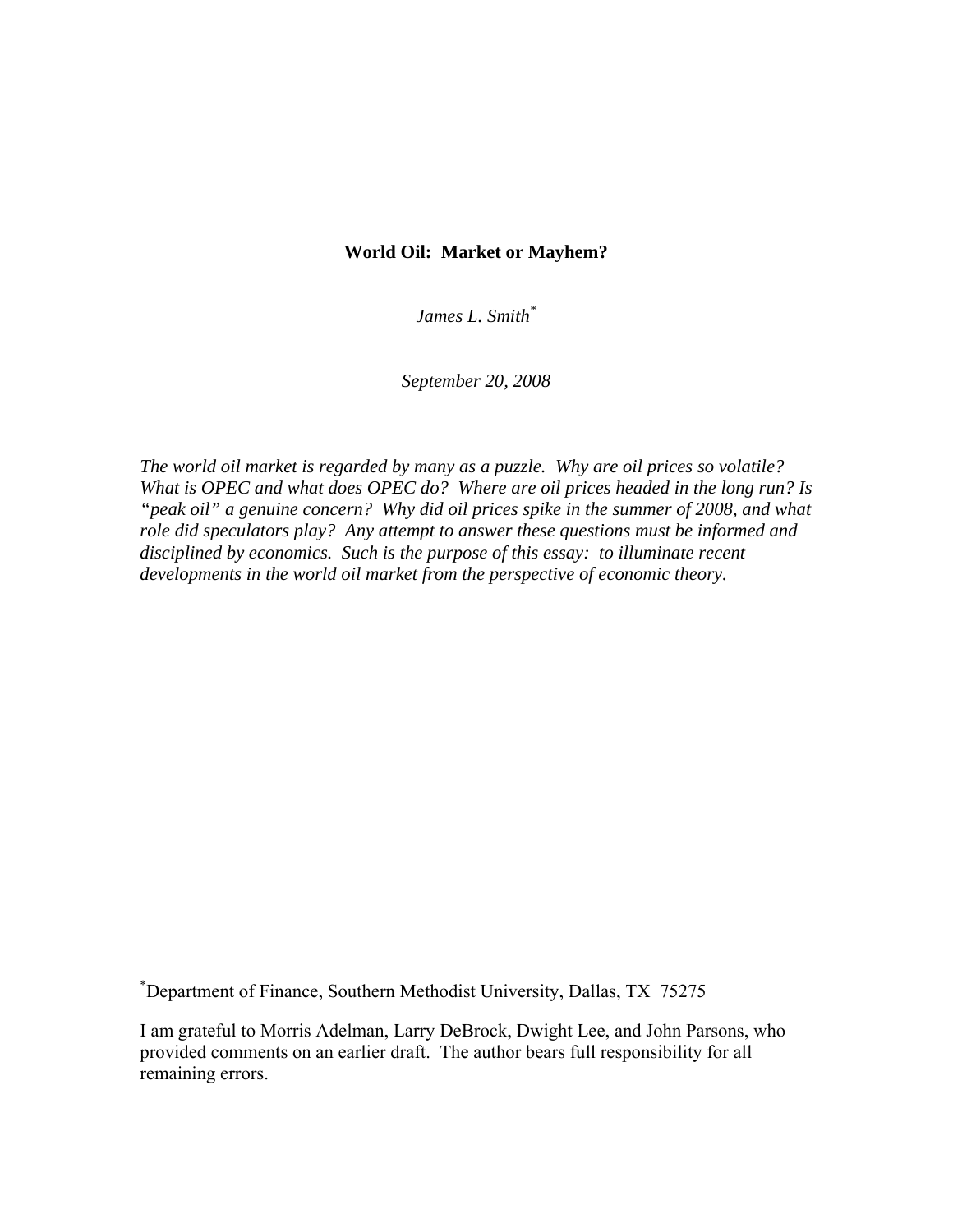### **World Oil: Market or Mayhem?**

### Introduction

 $\overline{a}$ 

 The oil market has often excited and sometimes perplexed its many participants and observers. A list of the presently baffled would include investors, merchants, politicians, regulators, economists, analysts, and just plain folks. This is not so hard to fathom. We have moved beyond oil's golden era, that hundred-year stretch between 1874 and 1973 when the real price was relatively stable and mostly stayed within the range from \$10 to \$20 per barrel.<sup>1</sup> That epoch has ended and been replaced by something entirely different, something that to many observers looks like chaos.

The old regime began to crumble in 1973, when certain politically-motivated major producing nations declared an embargo on oil exports to the U.S. That spooked the market and caused prices to triple from \$15.42 to \$48.92 within one year. Later in the decade, political and military strife in the Middle East again rattled the market and caused a further doubling, although prices eventually fell back to earth with a loud thud, bottoming out at \$27.22 per barrel in April 1986. Recent developments seem even more remarkable. After skidding to a low of \$17 per barrel in 1998 in the wake of the Asian financial crisis, oil stabilized around \$30 during 2000-2004, but then began a breathtaking ascent that surpassed \$140 by July, 2008. Everyone repeats the same question: What next?

Because the world oil market is, ultimately, subject to the forces of supply and demand, and because most participants are motivated to some extent by profit, it is not unreasonable to believe that application of basic economic principles may help to

 $<sup>1</sup>$  All prices in this section are stated in terms of 2007 US dollars, as reported by BP (2008).</sup>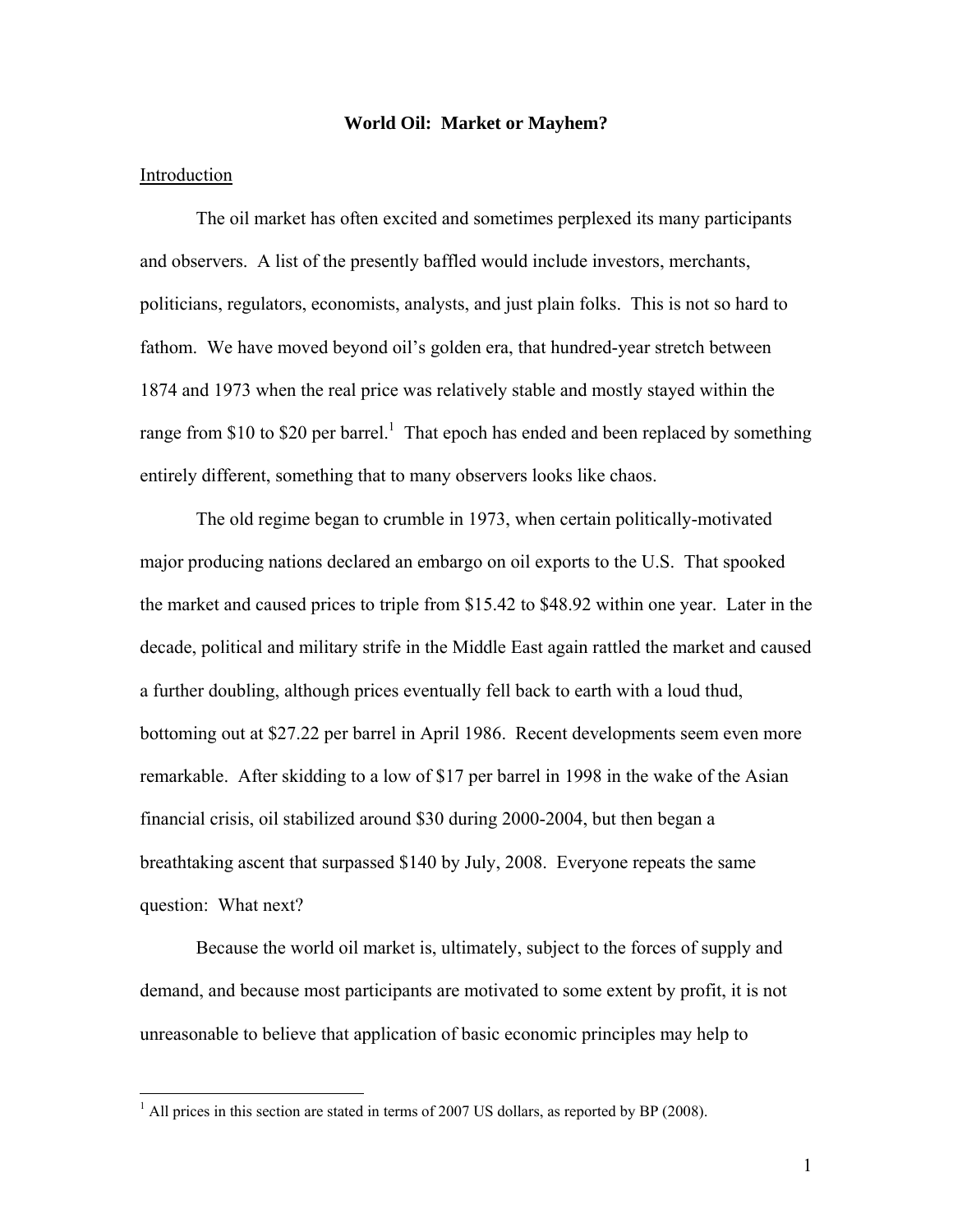organize the data, concentrate thought, and strengthen our understanding of these events. However modest it may seem, such is the purpose of this essay: to see whether economic theory can help to illuminate recent developments in the world oil market. Taking the next step (what next?) represents a higher aspiration, but one that still must be as amenable to economic analysis as to other forms of punditry. Keep in mind, however, that whereas economics may help to clarify certain aspects of the petroleum story, economists have not the power to eliminate uncertainty regarding exogenous events. It should be enough to satisfy most readers if, by taking an economic perspective, we are able to distinguish sources of fundamental uncertainty regarding the future of world oil from the fog that descends from confused thought.

### Some Background

It is no exaggeration to say that a unique combination of economic circumstances and policy issues surrounds oil. A short list would include the prominent role and unusual longevity of a major cartel (OPEC); nagging doubts about the sustainability of the natural resource base and concerns about "peak oil;" extremely high price volatility compared to other commodities; the absolute size and scope of the oil industry and its historical link to industrialization, economic growth, and the global distribution of wealth; the substantial volumes of petroleum-related  $CO<sub>2</sub>$  emissions that place oil near the epicenter of the global warming debate; plus a host of tricky geopolitical issues that reflect the uneven distribution of oil deposits around the globe.

The oil industry is both large and international, which means nearly all nations are significantly impacted by market developments. At least fifty countries produce

2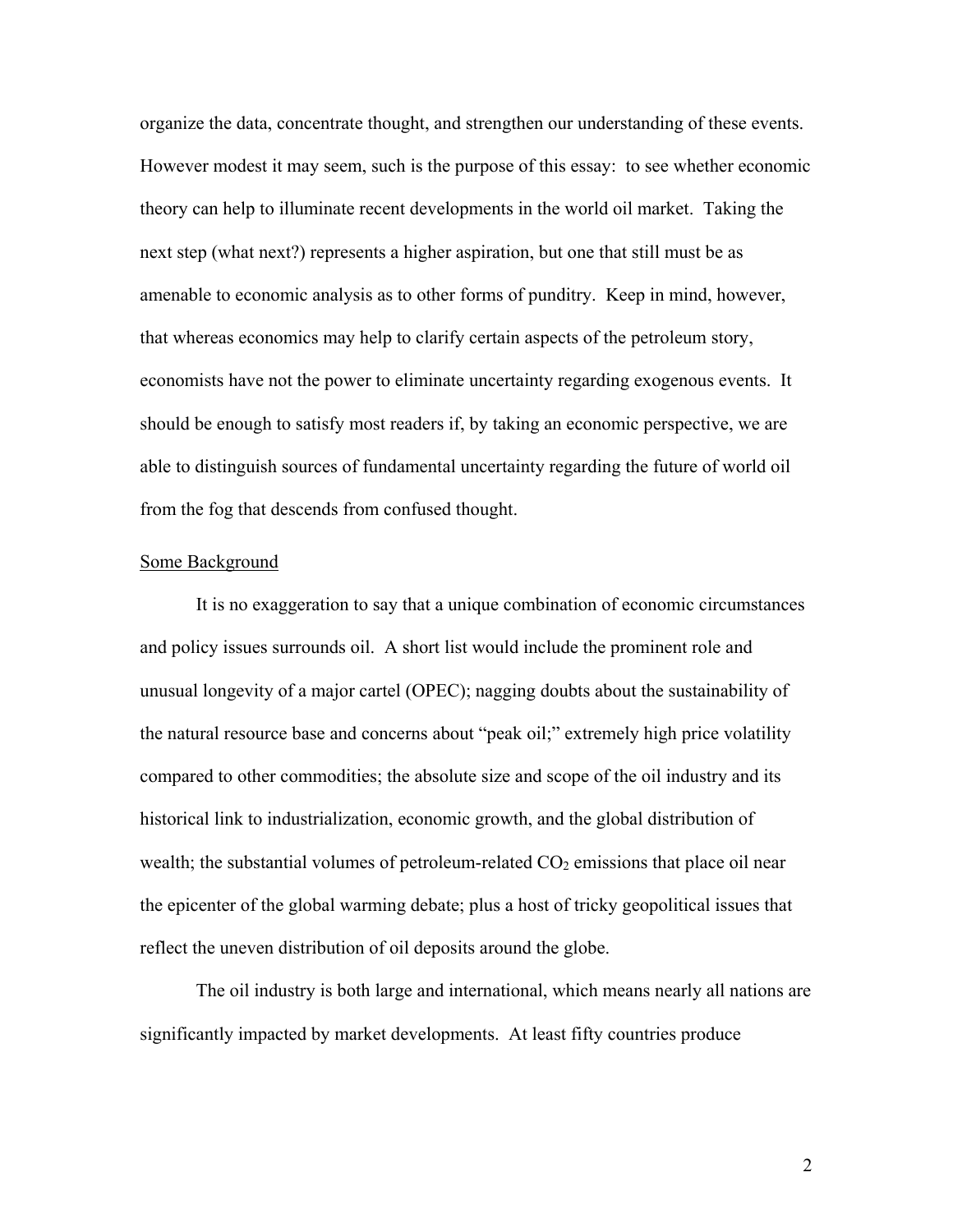substantial volumes of oil, and two-thirds of total production is exported. $2$  Countries of the Middle East, the Former Soviet Union, and Africa account for the bulk of exports, whereas the U.S., Europe, China, and Japan account for nearly all of the imports, as recorded in Figure 1. There are many grades of crude oil, but they all compete in a highly integrated world marketplace with price differentials that reflect the relative desirability of grades. It costs only a dollar or two to shift a barrel from Europe to the U.S., or from the Middle East to the Far East, so arbitrageurs are active and keep relative prices in line.



For many years, oil exports (crude oil plus refined products) have been the leading commodity in world trade—lately comprising 13% of total commodity trade by value, some \$4 billion per day.<sup>3</sup> In comparison, automobile exports amount to only about one-third as much, and iron and steel even less. Chemicals are the only category that comes close, at five-sixths the value of oil (see Figure 2). These statistics are for 2006, the most recent year available. Since then, the relative value of oil exports has increased.

1

 $2^2$  Oil production, imports, and exports are from BP (2008).

<sup>&</sup>lt;sup>3</sup> All trade statistics reported here are derived from UN (2006).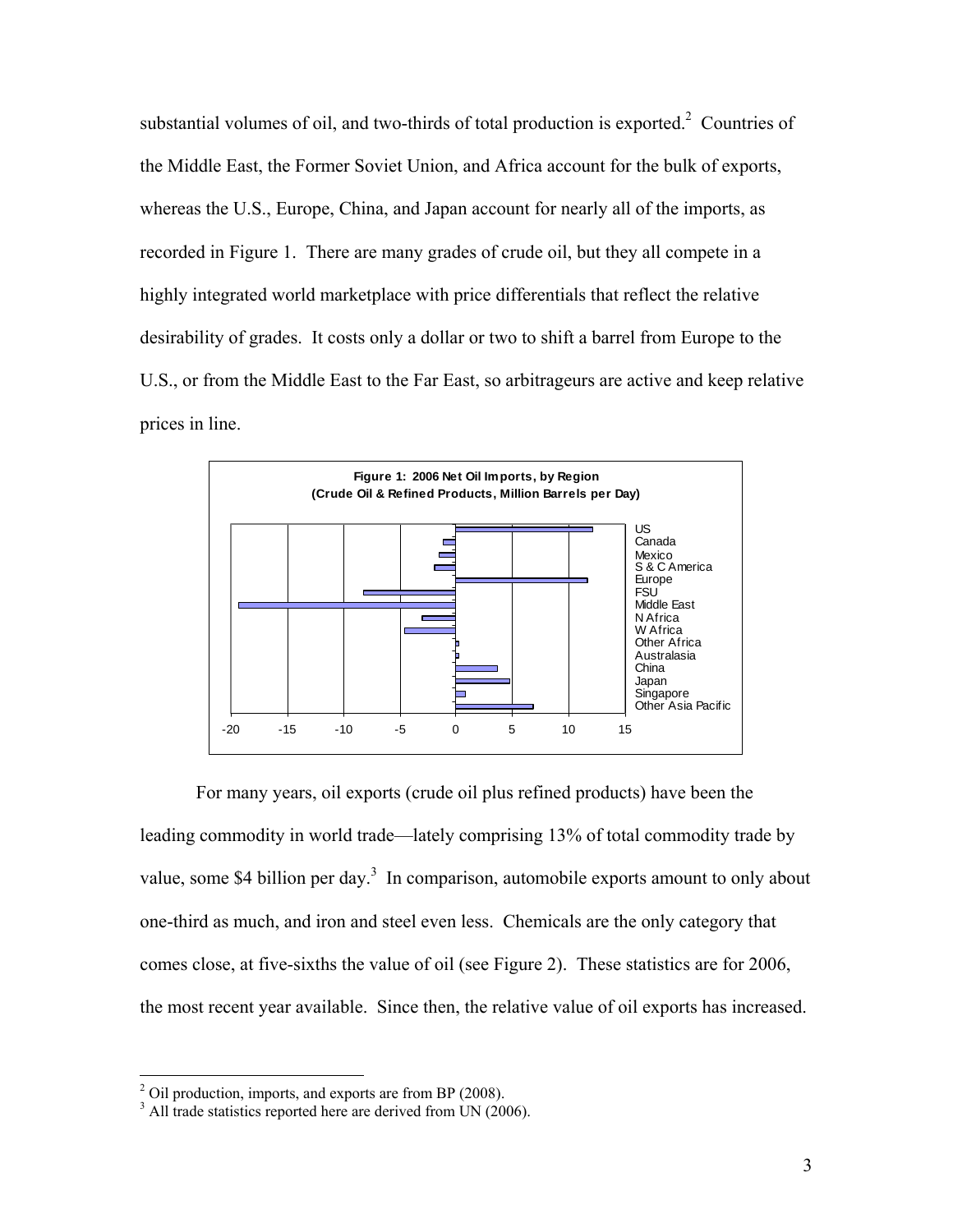

It is also true that the world oil market has undergone fundamental change during our lifetime, and that adherence to old conceptions has tended to confuse the analysis and taint public discourse. Although contradicted by facts, the historical presumption that world oil is dominated by a handful of private corporations (the so-called "Seven Sisters") who manipulate the market has been slow to die. In 1969, before a wave of nationalizations reshaped the industry, the eight largest oil companies produced 89% of the world's oil; today, those same companies account for only 12% of production.<sup>4</sup> Perhaps more significantly, they now control only 3% of the world's remaining proved oil reserves. Production is still highly concentrated, but market power has passed into new hands. "Big Oil" now consists of the state-owned companies of the major exporting nations, who account for about 50% of global output, control 70% of recoverable reserves, and operate under sovereign power beyond the reach of anti-trust or regulatory authorities. Some of these national oil companies are affiliated with OPEC, some are not.

<sup>&</sup>lt;sup>4</sup> The original eight included Esso, BP, Shell, Gulf, Texaco, SoCal, Mobil, and CFP. With the exception of CFP, these were the "Seven Sisters." Through various mergers and consolidation, the eight have been reduced to five, now know as the "super majors": ExxonMobil, BP, Shell, Chevron, and Total. The 1969 shares are from Adelman (1972); current shares are from *Petroleum Intelligence Weekly* (2007).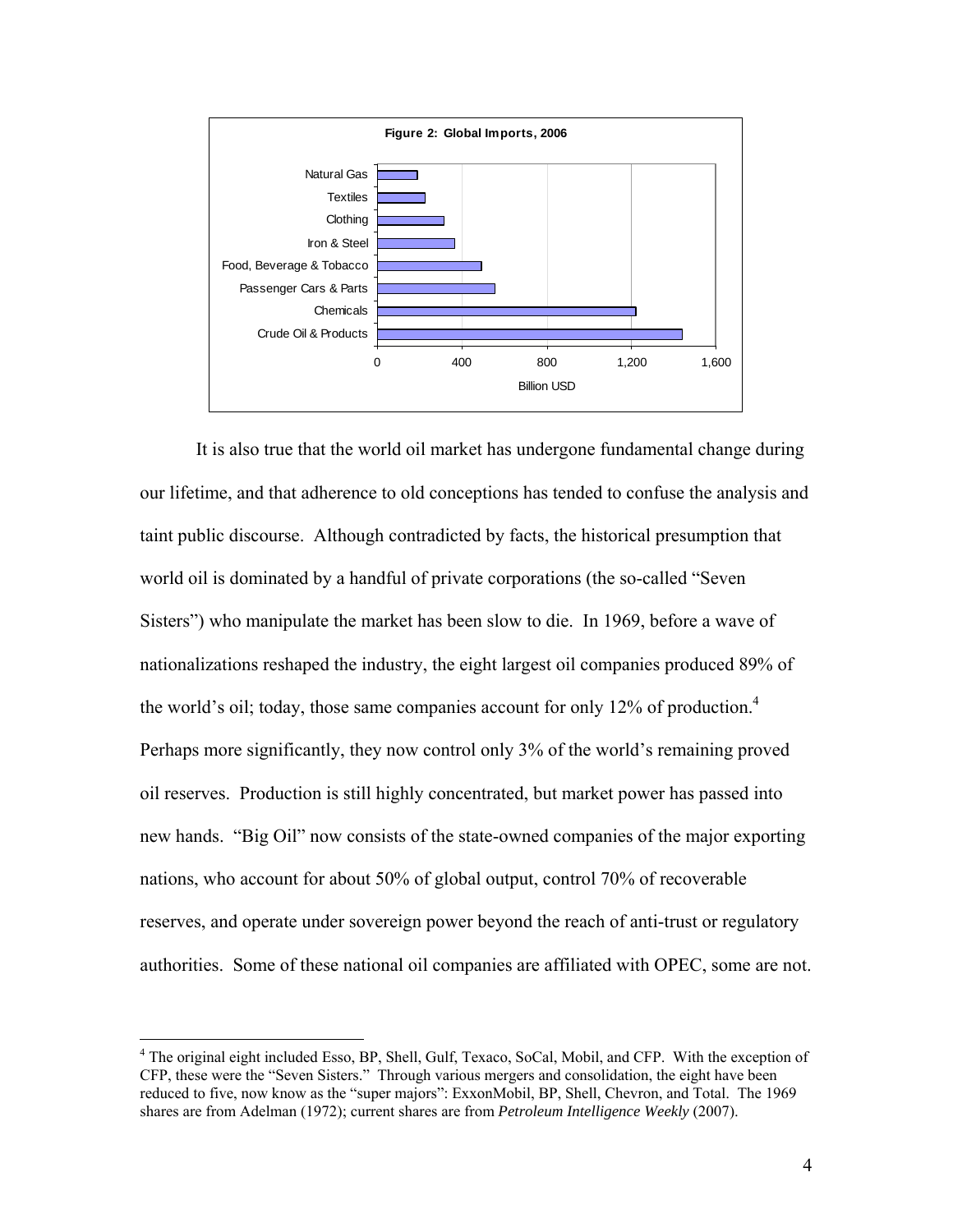In these few pages we cannot provide a comprehensive review of the world oil market. Fortunately, excellent and more detailed analyses are available.<sup>5</sup> Our goal is to examine just a few key questions that have sparked recent controversy and debate:

- Why are oil prices so volatile?
- What is OPEC and what does OPEC do?
- What is the equilibrium price of oil?
- Is "peak oil" a genuine concern?
- Why did oil prices spike in 2008, and what role (if any) did speculators play?

Any attempt to answers these questions must be informed and disciplined by economics. No amount of political theory, geology, or engineering can substitute for the basic principles of supply and demand—no matter how hard some people may try.

### Oil Price Volatility

 $\overline{a}$ 

 Volatility is a composite measure of the *size* and *frequency* of price movements. It is convenient to think of price changes in terms of percentages. If we denote by *x* the percentage change from one year to the next, i.e.,  $x_t = (p_t - p_{t-1})/p_{t-1}$ , it follows that  $x_t \approx$  $ln(1+x_t) = ln(p_t/p_{t-1})$ , which is the usual formula by which the relative price change (or "return" as it is called in the finance literature) is computed. Annual volatility is simply the standard deviation of annual returns over a series of years:

$$
v = \left[ \sum_{t=1}^{n} (x_t - \bar{x})^2 / n \right]^{1/2}
$$

 $<sup>5</sup>$  Adelman (1972) produced the first comprehensive study of the modern oil market, albeit just before</sup> OPEC took center stage. Important and more recent works include Adelman (1993, 1995, and 2002), Adelman and Watkins (2008), Bentzen (2007), Chapman and Khanna (2006), Chen and Chen (2007), Elekdag, et. al. (2008), Griffin and Xiong (1997), Hartschorn (1993), IEA (2005), Kaufman, et. al. (2004), Killian et. al. (2007), Nordhaus (2007), Parra (2004), Smith (2005), and Weiner (2006).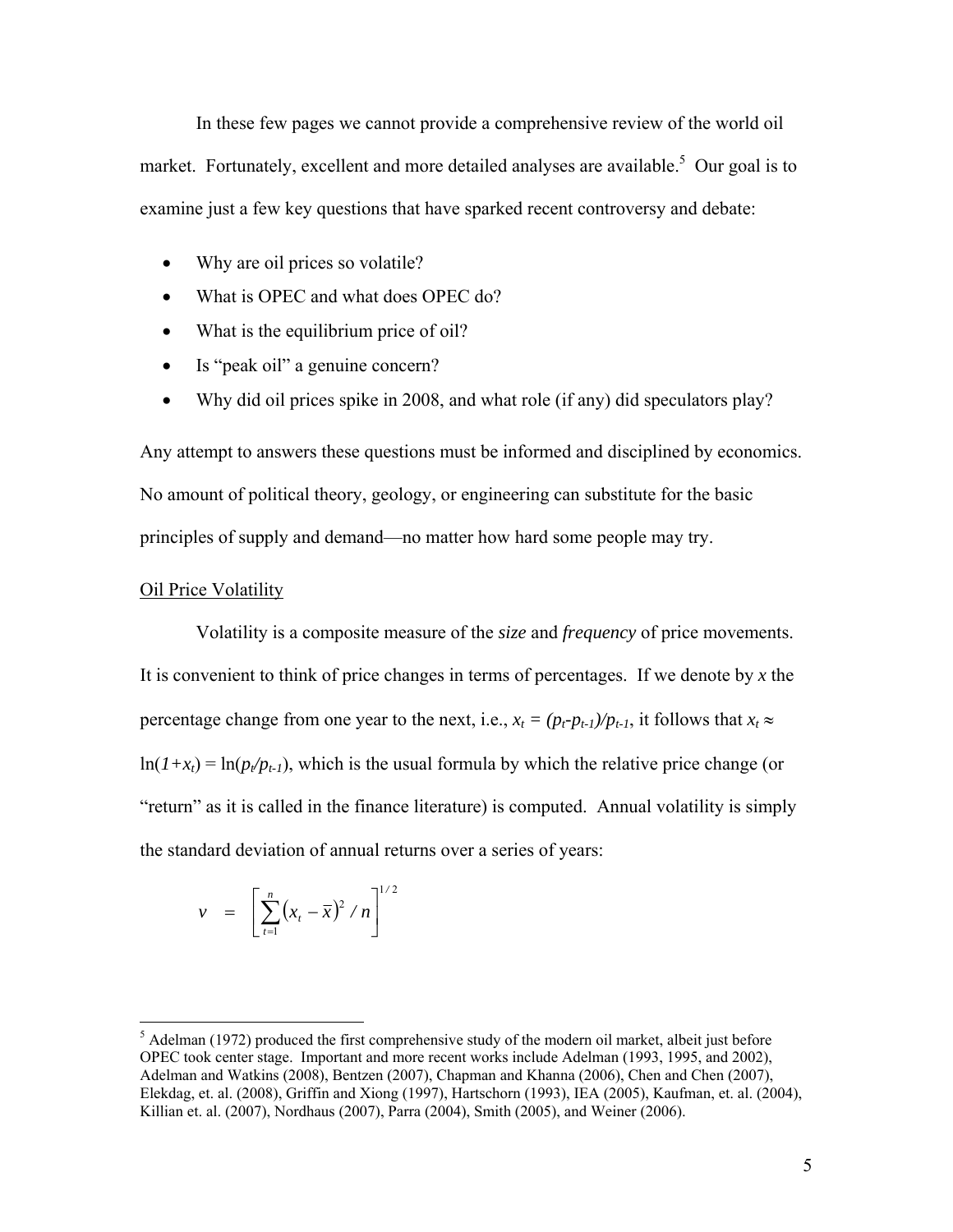Intuitively, volatility represents the range of movement (percentage up or down) that could reasonably be expected to occur during the year. If we assume that returns follow a normal distribution, this can be made more precise: the chance of a fluctuation beyond one standard deviation (i.e., the stated volatility) over the course of a year is determined (from the z-table) to be roughly 1-in-3.

 The volatility of crude oil prices is high: 31% when measured using annual returns over the "modern" era, 1974-2007. Regnier (2007), who provides volatility estimates for many products, finds that oil is more volatile than 95% of all products sold in the U.S. Moreover, oil is more volatile now than before; having averaged only 20% during the previous century  $(1874-1973)$ .<sup>7</sup> Natural gas—which is traded in separate markets not subject to manipulation by OPEC or fears of reaching peak production exhibits even greater volatility than oil, 41% measured over the 1995-2008 interval.<sup>8</sup>

 What creates high volatility, for both oil and gas, is the inelasticity of demand and supply, plus the substantial lead times required to efficiently alter the stock of fuelconsuming equipment, or to augment the productive capacity of oil and gas fields. Volatility provides incentives for holding large inventories, but since inventories are costly, they cannot fully offset the rigidity of demand and supply. Empirical estimates of the price elasticity of demand for crude oil vary by place, time, and statistical technique. Estimates of -0.05 (short-run) and -0.35 (long-run) are typical, with several years required to complete the adjustment to a permanent price change.<sup>9</sup>

 $6$  Author's calculation based on the annual oil price data in BP (2008).

 $^7$  Author's calculation based on the annual oil price data in BP (2008).

<sup>&</sup>lt;sup>8</sup> Author's calculation based on monthly Nymex futures prices, as reported by the U.S. Energy Information Administration. Oil and gas are not perfectly substitutable, and their prices are therefore imperfectly correlated. The simple correlation has averaged 85% since 1995.

 $9^9$  See, for example, Gately and Huntington (2002), Cooper (2003), and EIA (2003).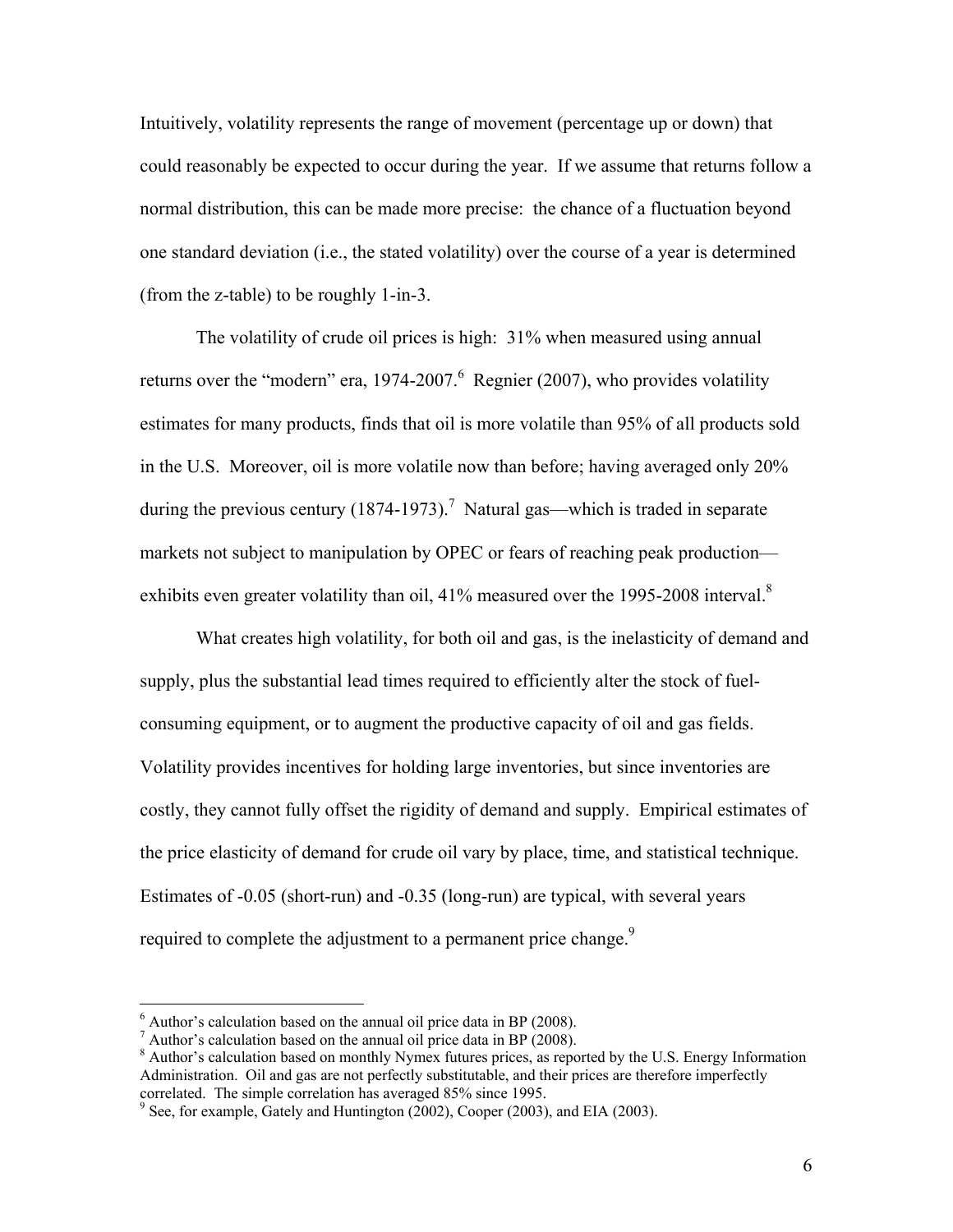Income elasticities of demand for crude oil appear to vary significantly by level of income, with near proportional growth in oil demand in many developing countries ( $\varepsilon_1 \approx$ 1.00), but much slower growth in the industrialized world ( $\epsilon_1 \approx 0.50$ ).<sup>10</sup> It follows that future growth of demand for oil, and therefore the equilibrium price level, hinges on economic growth rates in China, India, etc.

It is more difficult to produce current and reliable estimates of the elasticity of crude oil supply, due in part to confounding effects of resource depletion and technical innovation, but there is consensus that the supply of conventional oil is inelastic. The U.S. Energy Information Administration uses elasticities of 0.02 (short-run) and 0.10 (long-run) for most regions in its international oil supply model.<sup>11</sup> At current price levels, unconventional oil resources are becoming an effective substitute for conventional oil, and therefore helping to make supply more elastic, at least in the long-run.<sup>12</sup>

 Despite the rigidity and lags, there would be no volatility absent shocks to crude oil demand and supply. Shocks, which are indeed plentiful, trigger price adjustments that restore balance between supply and demand. Weather-related shocks affect demand and often disrupt supplies. Political disruptions, and threats (real or imagined) of military incursions and terrorist action also have an impact. These factors are compounded by the bumpy path of economic growth and occasionally by unexpected technical breakthroughs or breakdowns—which produce a continual series of price corrections that are magnified to the extent that both supply and demand are inelastic.

 $10$  Gately and Huntington (2002).

 $11$  Personal communication from George Butler, EIA, and Table Omsecon2.b04 of the EIA's International Energy Module documentation, National Energy Modelling System, 2003.

 $12$  Unconventional oil consists of alternative hydrocarbon resources (e.g., shale) that require different technologies for their exploitation).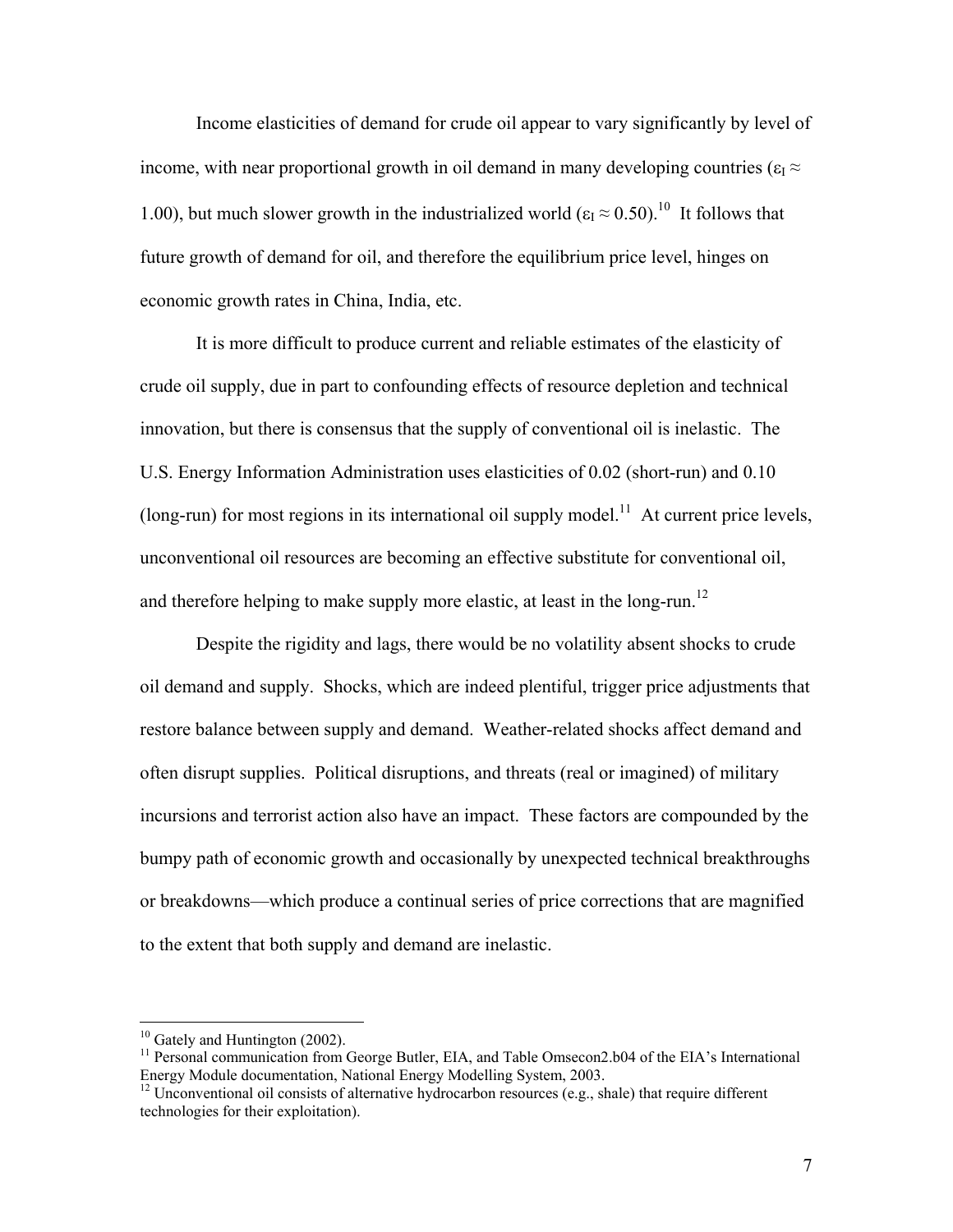Consider, for example, BP's forced closure (due to corrosion problems) of the Alaskan Prudhoe Bay field (the largest oil field in the United States), which unexpectedly removed 400,000 barrels per day (0.47%) of total world supply for an indefinite period in 2006. If the entire adjustment to restore equilibrium were to have come from the demand side, and given a short-run elasticity of -0.05, then the price would have jumped by some 9.4% (=-0.0047/0.05). In fact, the price rose by just 3% (from \$74.78 to \$77.05 per barrel) during the first trading session after the closure.<sup>13</sup> The difference confirms the importance of inventory adjustments and induced production increases elsewhere in offsetting the impact of supply disruptions.

 The demand for crude oil is a derived demand that stems from the demand for gasoline, jet fuel, heating oil, etc. The lack of good substitutes creates inelastic demand for motor fuels, and therefore contributes to the inelasticity of demand for crude oil. So too does the proclivity of many developing nations to subsidize the retail price of refined petroleum products. Millions of consumers in China, India, Thailand, Malaysia, Sri Lanka, Taiwan, Venezuela, etc. enjoyed subsidies which shielded them from part of the steep increase in the price of crude oil that occurred during 2006-2008.<sup>14</sup> The impact of price caps and subsidies is to reduce the elasticity of demand for crude oil. Ironically, large excise taxes levied on consumption of refined products in Europe and elsewhere have much the same effect: the pass-through of increased crude oil cost is dampened in percentage terms by the presence of the tax, and the elasticity of demand for crude oil is reduced—at least if the tax remains fixed. The demand response would be diminished further if proposals (floated during the recent U.S. Presidential campaign) to reduce

<sup>&</sup>lt;sup>13</sup> The closure was announced early on Monday, August 7. We compute the impact using spot prices of WTI on Friday, August 4 and Monday, August 7, as reported by the EIA.

<sup>14</sup> *The Economist* (2008a).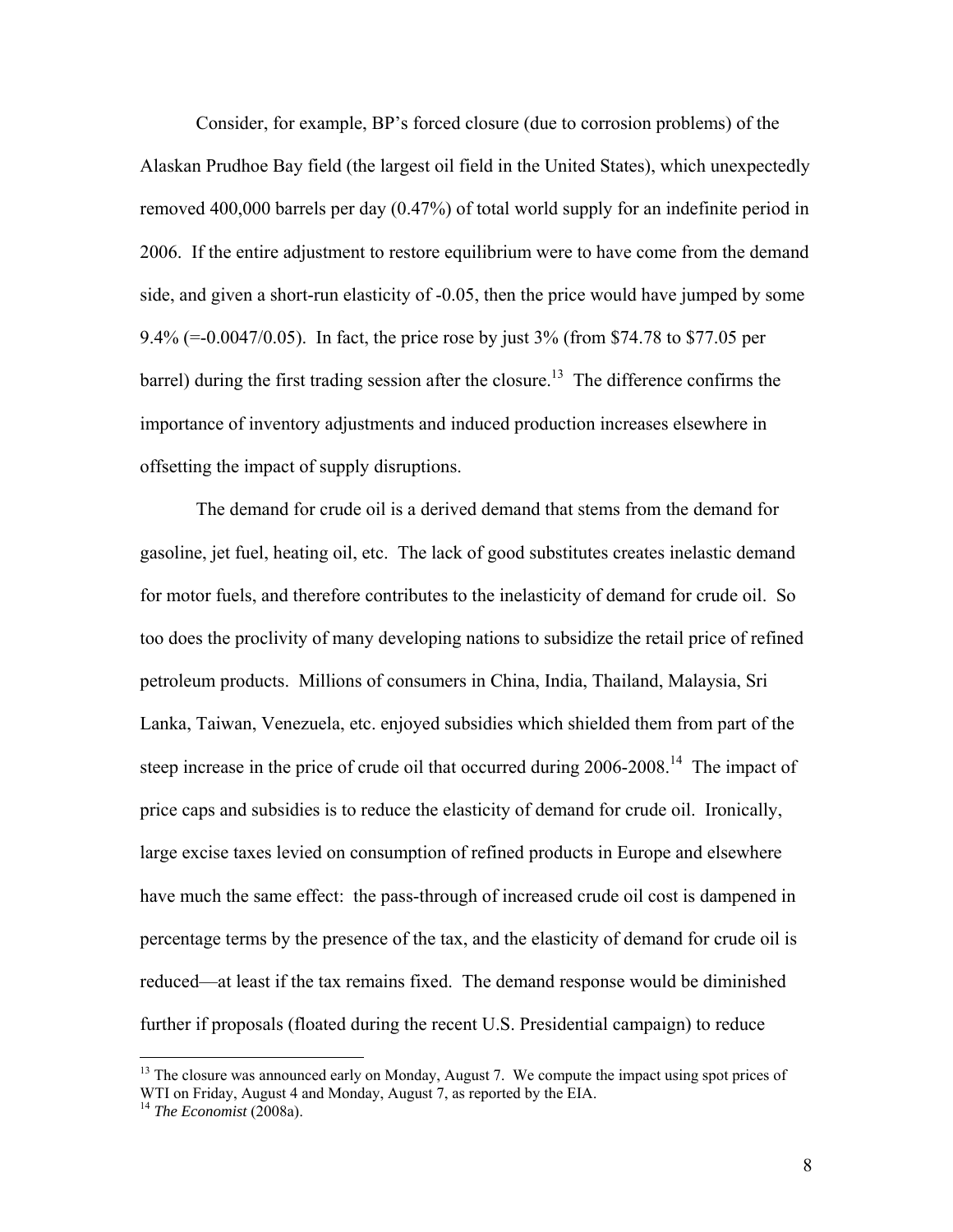motor fuel taxes to relieve consumers of the burden created by higher crude oil costs were adopted.

Because crude oil is priced in US dollars, a weaker dollar makes oil cheaper for most of the world's consumers. If care is not taken with the data, currency fluctuations may obscure the true elasticity of demand, especially when exchange rates move with the price of oil, as they have done lately (see Figure 3). Consider, for example, that the price of oil rose by 11% in dollar terms (from \$64.99 to 72.36) between August 2005 and August 2007. However, because the Euro rose in value over this period (from \$1.2195 to \$1.3682), the effective price of oil to European consumers actually *fell* by 1% (from €53.29 to €52.89).<sup>15</sup> Likewise, when the dollar price of oil fell 22% from its peak between July 3 and August 15, 2008, the value of the Euro also fell (from \$1.5708 to \$1.4695), so the effective price reduction was only 17% from the European perspective. In recently years, currency fluctuations have dampened oil price movements for most consumers outside the U.S. Their muted reaction to changes in the quoted price of oil does not mean they are less sensitive to changes in the price of oil.



<sup>&</sup>lt;sup>15</sup> These are spot prices for WTI, as reported by the EIA. Exchange rate are from the US Federal Reserve Board of Governors historical data base.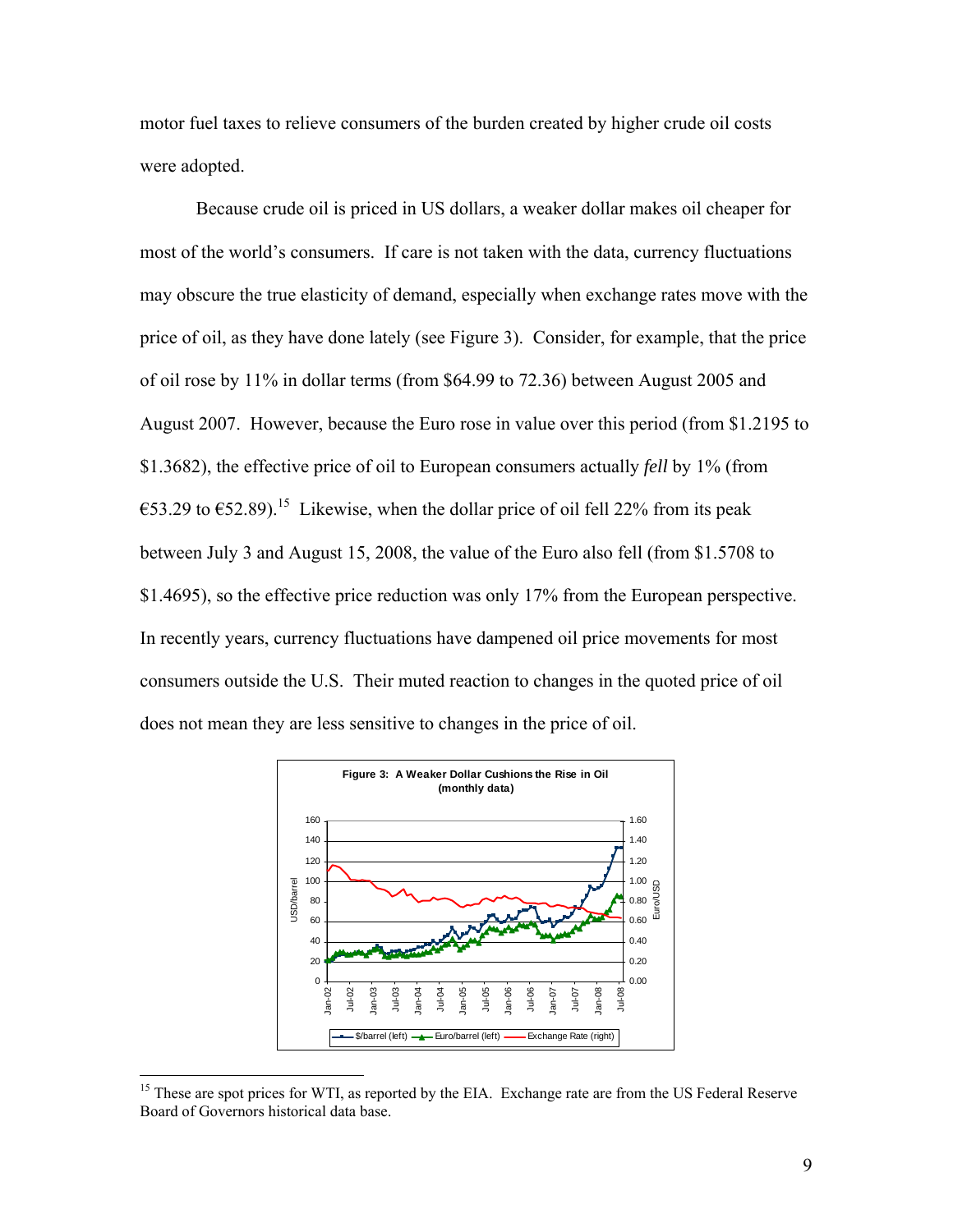OPEC

 $\overline{a}$ 

 It is impossible to discuss the world oil market without mentioning the influence of OPEC, a cartel that includes eleven of the fifteen largest oil-exporting countries in the world.<sup>16</sup> This cartel, which controls 70% of global oil reserves, is actively managed by its members who meet regularly to "coordinate their oil production policies in order to help stabilize the oil market and to help oil producers achieve a reasonable rate of return on their investments."<sup>17</sup> In other words, OPEC's goal is to set the price.<sup>18</sup>

 Because much has been written elsewhere about OPEC, we restrict our focus to the two major pieces of OPEC's strategy for "stabilizing" prices: (1) shutting in existing production capacity, and (2) limiting the growth of new capacity. OPEC has mostly failed at the former, but succeeded at the latter. Perhaps surprisingly, consumers have suffered from OPEC's failure as well as its success. Mismanagement of shut-in capacity has contributed significantly to the volatility of prices, as in 1997 when OPEC famously mistimed quota adjustments just before the Asian financial crisis. Limiting the growth of new capacity, on the other hand, has definitely driven up the average price level. OPEC has created both instability and higher prices.

 At first glance, OPEC's track record for withholding production appears successful (see Figure 4). After gaining control of production in 1973, OPEC recorded a quick success by threatening an embargo and cutting output. Shut-in capacity nearly

<sup>&</sup>lt;sup>16</sup> These eleven include (listed by decreasing export volume): Saudi Arabia, UAE, Iran, Kuwait, Venezuela, Nigeria, Algeria, Libya, Iraq, Angola, and Qatar. Export volumes (2006) are from the EIA database: http://tonto.eia.doe.gov/country/index.cfm. OPEC's twelfth member, Ecuador, produces and exports relatively little crude oil. Indonesia, formerly a prominent member of OPEC, announced its intention to suspend membership during 2008 since its production has declined and it is no longer a net exporter of oil.<br><sup>17</sup> For more of OPEC's own statement of intents and purposes, see http://www.opec.org/aboutus/.

 $18$  Smith (2005) showed that monthly output changes by OPEC members are synchronized to an extent that is inconsistent with non-collusive behavior.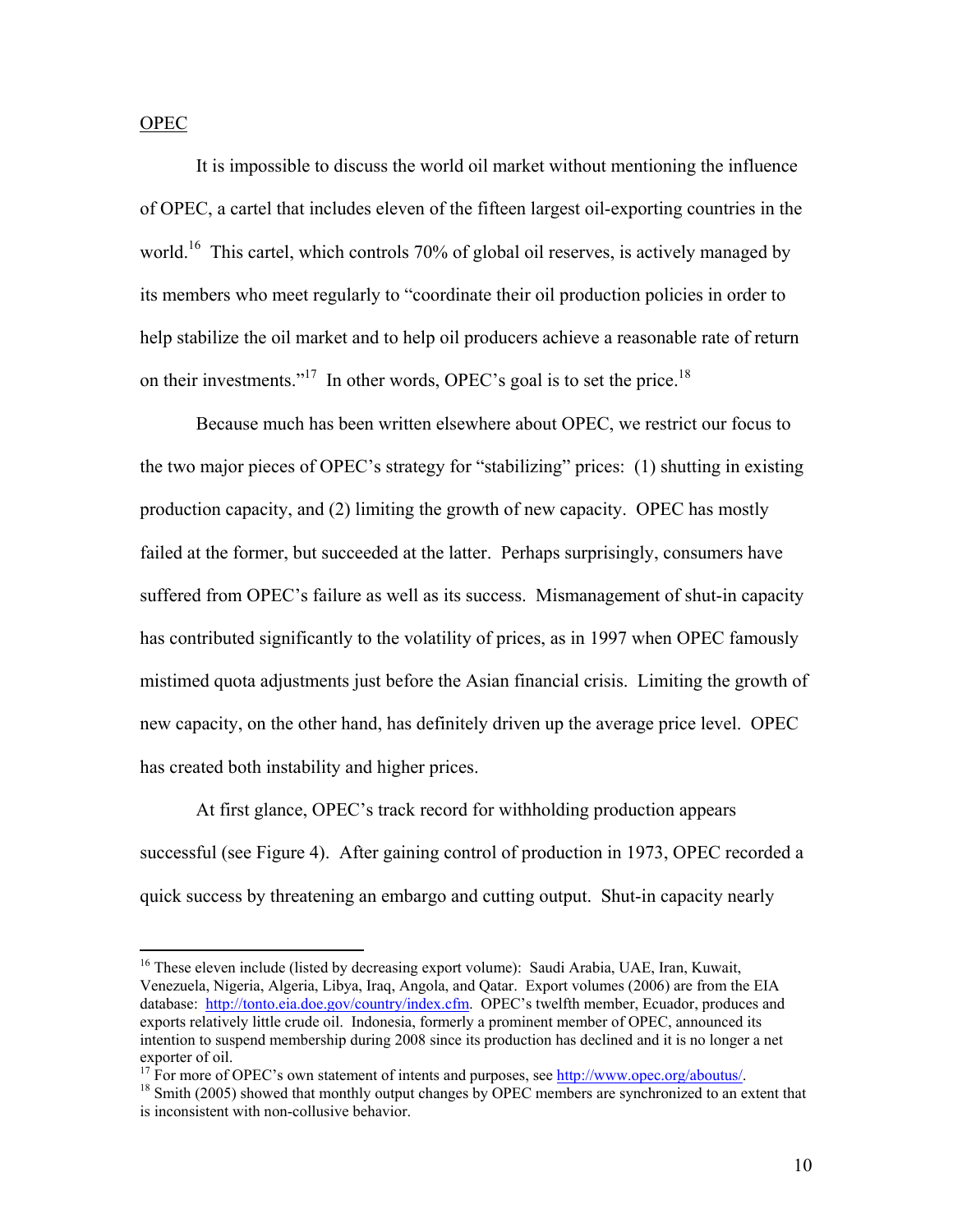tripled between 1973 and 1975—and the real price of oil nearly tripled as well.<sup>19</sup> That action was not sustained, however, and prices began to retreat. Since that early episode, there has been no comparable demonstration of OPEC's ability to hold production off the market. The period from 1979 to 1983 (the only other time that prices and shut-in capacity both rose sharply) might seem to qualify, but those events were not the purposeful result of OPEC's strategy. Rather, they were caused by the Iranian revolution and the outbreak of war between Iran and Iraq, which disrupted operations and kept nearly 6 mmb/d off the market.<sup>20</sup> Readers with a sense of history will recognize that much of the cartel's "shut-in capacity" has resulted involuntarily from extraneous developments. One does not refer to war, international sanctions, labor strife, or sabotage as serendipitous events—but these have all delivered important, unsought benefits to OPEC.



<sup>&</sup>lt;sup>19</sup> Estimated excess production capacity of OPEC members is available from EIA (2008b, Table 3c).<br><sup>20</sup> War-related disruptions shut in roughly 15% of OPEC's production capacity.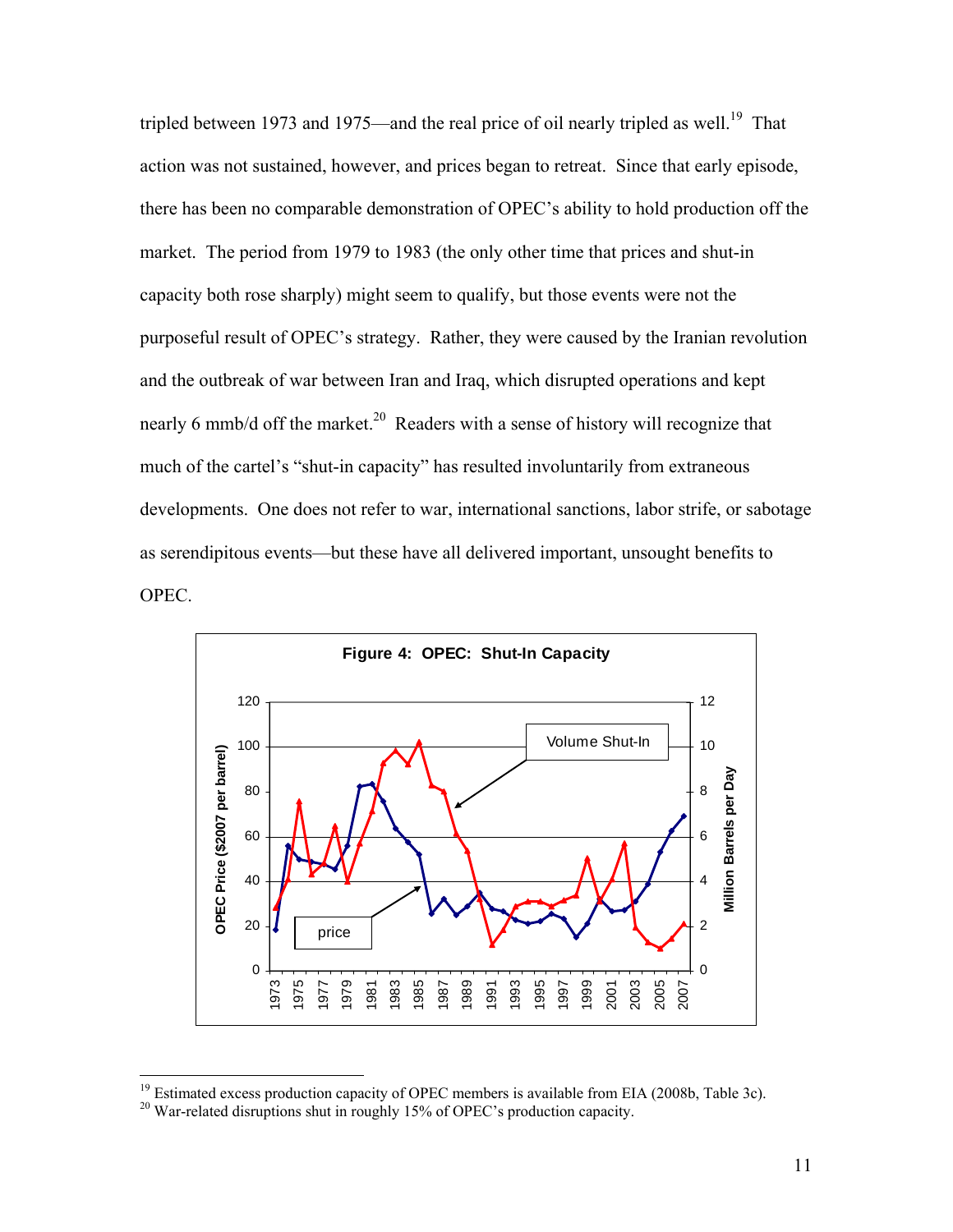OPEC's struggle with excess production capacity is reflected in the members' lack of compliance with assigned production quotas, which is consistent with economists' understanding of the free-rider problem. Since the quota system was adopted in 1983, total OPEC production has exceeded the ceiling by 4% on average, but on numerous occasions the excess has run to 15% or more (see Figure 5).<sup>21</sup> In general, full compliance has been achieved only during episodes, like the present, when members have not had enough installed capacity to exceed their quotas; i.e., when it has been physically impossible to cheat on their production limits.



 Price-fixing, according to Professor Adelman, is like singing and mountain climbing: easier to go up than come down."<sup>22</sup> OPEC has learned this lesson the hard

<u>.</u>

<sup>&</sup>lt;sup>21</sup> Quota data are from OPEC (2008a). Actual production figures are from EIA (2008a). In both cases, volumes of lease condensate and natural gas liquids, which are produced in conjunction with oil but not subject to the quotas, have been excluded.

 $22$  Adelman (2002, p. 187).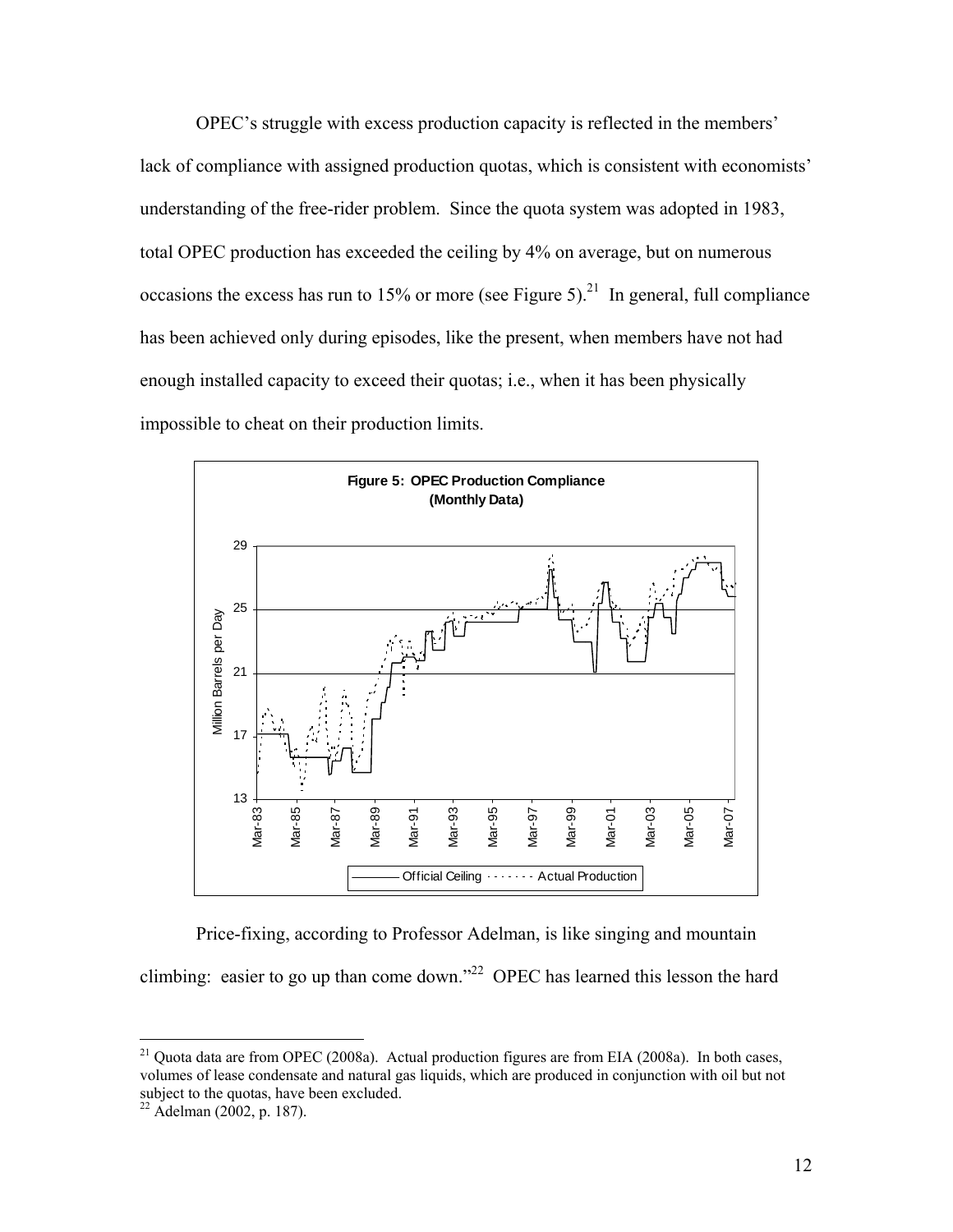way and therefore adopted a conservative approach towards formation of new capacity, knowing that once it is built it is likely to used, whether or not to the cartel's advantage. Better that demand outrun supply than supply outrun demand because the latter exposes OPEC's weakness: managing excess capacity.

 OPEC's crude oil production capacity (33 mmb/d) is virtually unchanged from 1973, although the volume of proved reserves (i.e., known deposits that could have been tapped to expand capacity) doubled over that span.<sup>23</sup> OPEC's installed capacity is sufficient to extract just 1.5% of its proved reserves per year, which is another way of measuring the low intensity of development. On the other hand, non-OPEC producers, working mostly in less prolific and more expensive petroleum provinces, have increased their production capacity by 69% since 1973, and installed sufficient facilities to extract 5.6% of their proved reserves each year.24 OPEC accounted for only 10% of the petroleum industry's upstream capital investment during the past decade, although it produced nearly half of global output.<sup>25</sup> By holding back, OPEC has effectively allowed secular growth in demand to absorb and eliminate its surplus capacity, although ceding market share to non-OPEC producers in the process. It appears that the risk of expanding low-cost capacity within OPEC exceeded the perceived harm from expansion of highcost capacity outside the cartel.

 OPEC has recently initiated numerous projects to tap their under-developed reserves and finally expand capacity. \$40 billion per year is budgeted for this going

<sup>&</sup>lt;sup>23</sup> Production capacity data are estimates from EIA. Proved reserves are from BP (2008).

 $24$  BP (2008). To ensure comparability with OPEC's conventional crude oil reserves, we have excluded Canadian tar sands reserves from this calculation.

<sup>&</sup>lt;sup>25</sup> Investment figures are OPEC estimates, reported by Sandrea (2006). Production share is based on BP (2008).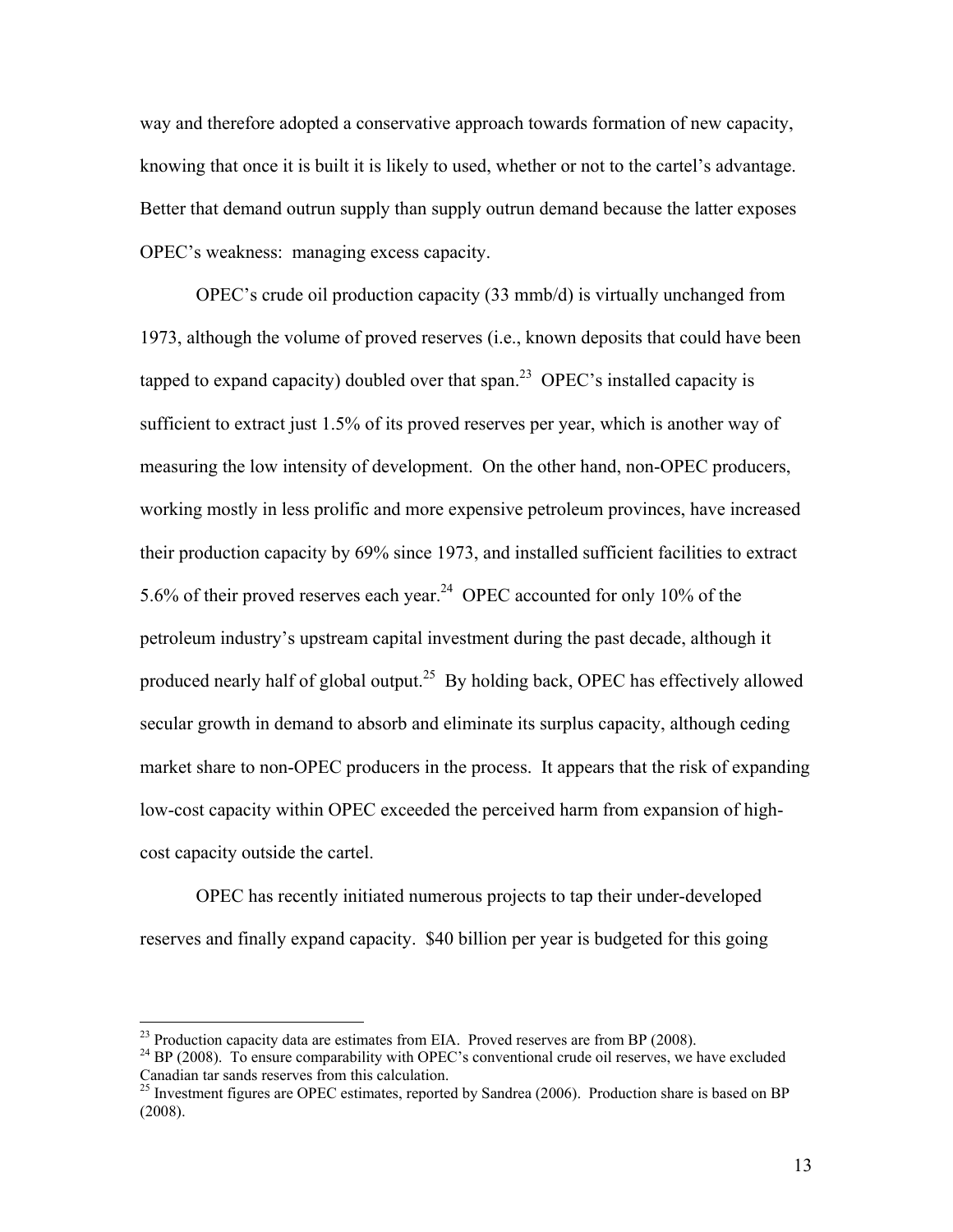forward.<sup>26</sup> The significance of that effort, however, can only be seen in perspective. In 2007, the five largest international oil companies (the super-majors), who collectively own just 3% of global oil reserves, spent about \$75 billion to develop new production capacity.<sup>27</sup> OPEC, with about twenty times the reserves, spends only about half as much in absolute terms. OPEC restraint is also reflected in the upstream plowback rate: in 2007, the super-majors reinvested 25% of their *gross production revenues* to expand capacity, whereas OPEC members are investing only about 6% of their *net export revenues* on such projects.<sup>28</sup>

## The Equilibrium Price of Oil

 $\overline{a}$ 

Various models of the world oil market have been advanced in the attempt to identify the equilibrium price of oil.<sup>29</sup> They tend to have complex structures that are disaggregated by geographic region, industrial sector, and they usually incorporate various hypotheses regarding the behavior of OPEC members. A basic insight can be obtained with less complication from a very simple model that regards Saudi Arabia as a Stackelberg leader—a producer who anticipates the reaction of consumers and all other (price-taking) producers, and who sets its own output (and price) accordingly. In such a model, the residual demand for Saudi oil is given by:

$$
Q_{SA}^D(P) = Q_W^D(P) - Q_{Row}^S(P)
$$

where superscripts designate demand and supply and subscripts denote the disaggregation

 $26\,$  \$160 billion is expected to be spent on upstream projects within OPEC between 2008 and 2012, according to OPEC (2008b, p. 5).

 $27$  Investment expenditures as reported in corporate annual reports.

<sup>&</sup>lt;sup>28</sup> Gross production revenue as reported in corporate annual reports. OPEC members export three-fourths of their gross crude oil production. The U.S. EIA estimates OPEC net oil export revenues on a monthly basis (http://www.eia.doe.gov/emeu/cabs/OPEC\_Revenues/Factsheet.html).<br><sup>29</sup> For example, Eckbo (1976), Horn (2004), Gately (2007), and Al-Qahtani, et. al. (2008).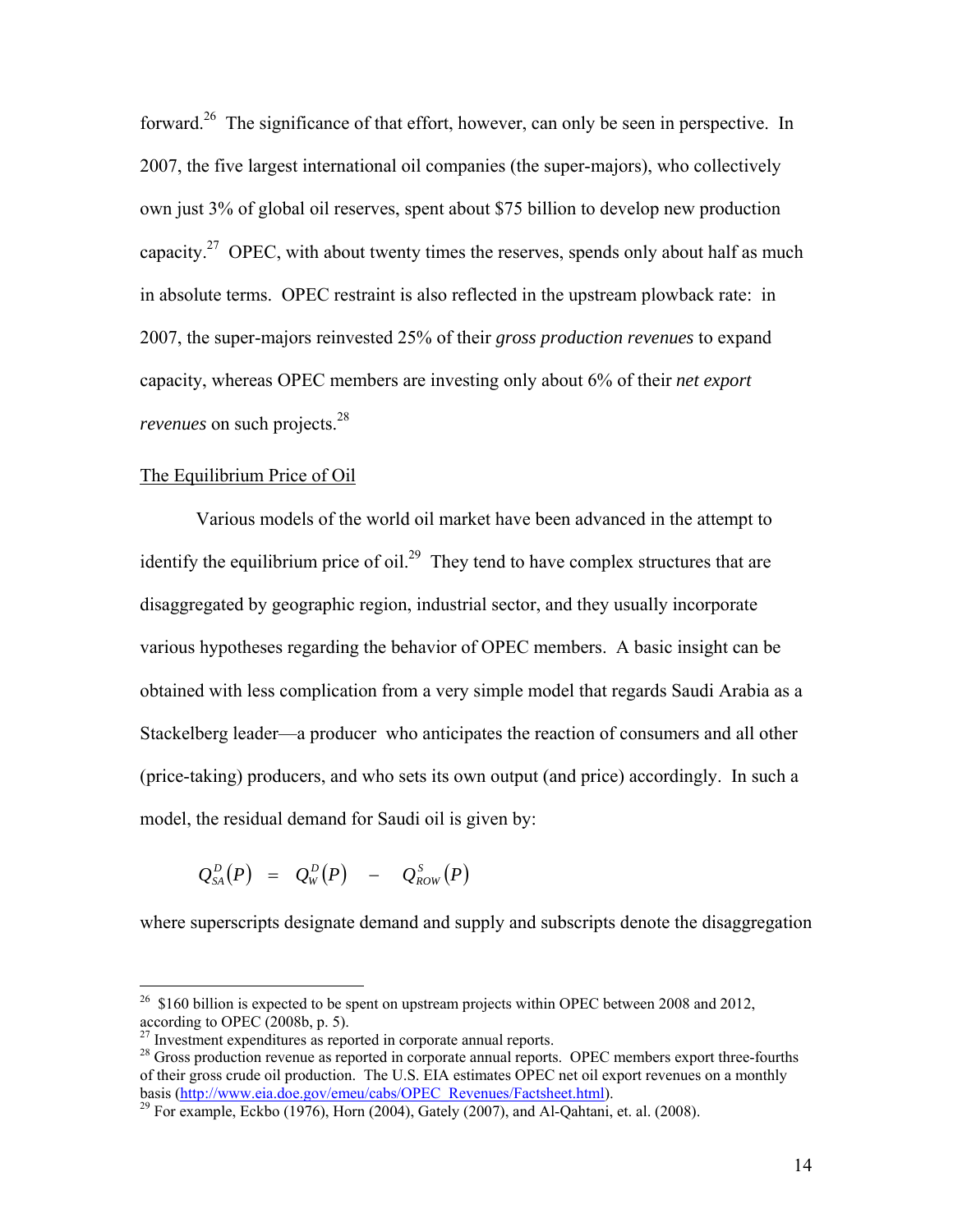of world (*W*) demand into the portion available to Saudi Arabia (*SA*) after allowing for oil produced by the rest of the world (*ROW*). After differentiating with respect to price (*P*) and some manipulation, we can infer the elasticity of demand for Saudi crude oil:

$$
\varepsilon_{SA}^D = \frac{\varepsilon_w^D}{\sigma} - \frac{\varepsilon_{Row}^S \times (1-\sigma)}{\sigma},
$$

where  $\sigma$  represents Saudi market share. If the Saudis are maximizing profits, we expect  $MR_{SA} = MC_{SA}$ , but since  $MR = P(1+1/\varepsilon)$ , the marginal cost of Saudi production would then be  $P(1+1/\varepsilon_{\text{SA}}^{\text{D}})$ .

Using the estimated parameter values introduced earlier (and subject to the many oversimplifications of this model), we can test whether the current price of \$115 per barrel (as this is being written) satisfies the requirements for equilibrium. We let  $\varepsilon_{w}^{D}$  = -0.35,  $\varepsilon_{\text{Row}}^s$  = +0.10, and  $\sigma$  = 12% (which is the Saudis' current market share). Thus,  $\varepsilon_{SA}^D$  = -3.65, and since *P* = \$115 we have *MR<sub>SA</sub>* = \$83.49 per barrel. The International Energy Agency (and most other analysts) estimate the marginal cost of Saudi oil to be much lower, in the range of \$5 to \$15 per barrel,<sup>30</sup> which implies that the Saudis would benefit by reducing price and increasing production. Reduce price by how much? Our simplified model does not provide an answer, but Al-Qhatani, et. al. (2008) have built a more detailed and realistic model of this type, using data provided by Aramco (the Saudi national oil company) and other sources, and found the optimal Saudi price under a range of assumptions regarding market structure to be \$40 per barrel or less.<sup>31</sup>

1

 $30$  IEA (2005), Adelman and Watkins (2008).

<sup>&</sup>lt;sup>31</sup> The calculations of Al-Qhatani, et. al. are calibrated to 2004 data. Subsequent changes in costs and capacities would cause the results to vary, but not in dramatic fashion.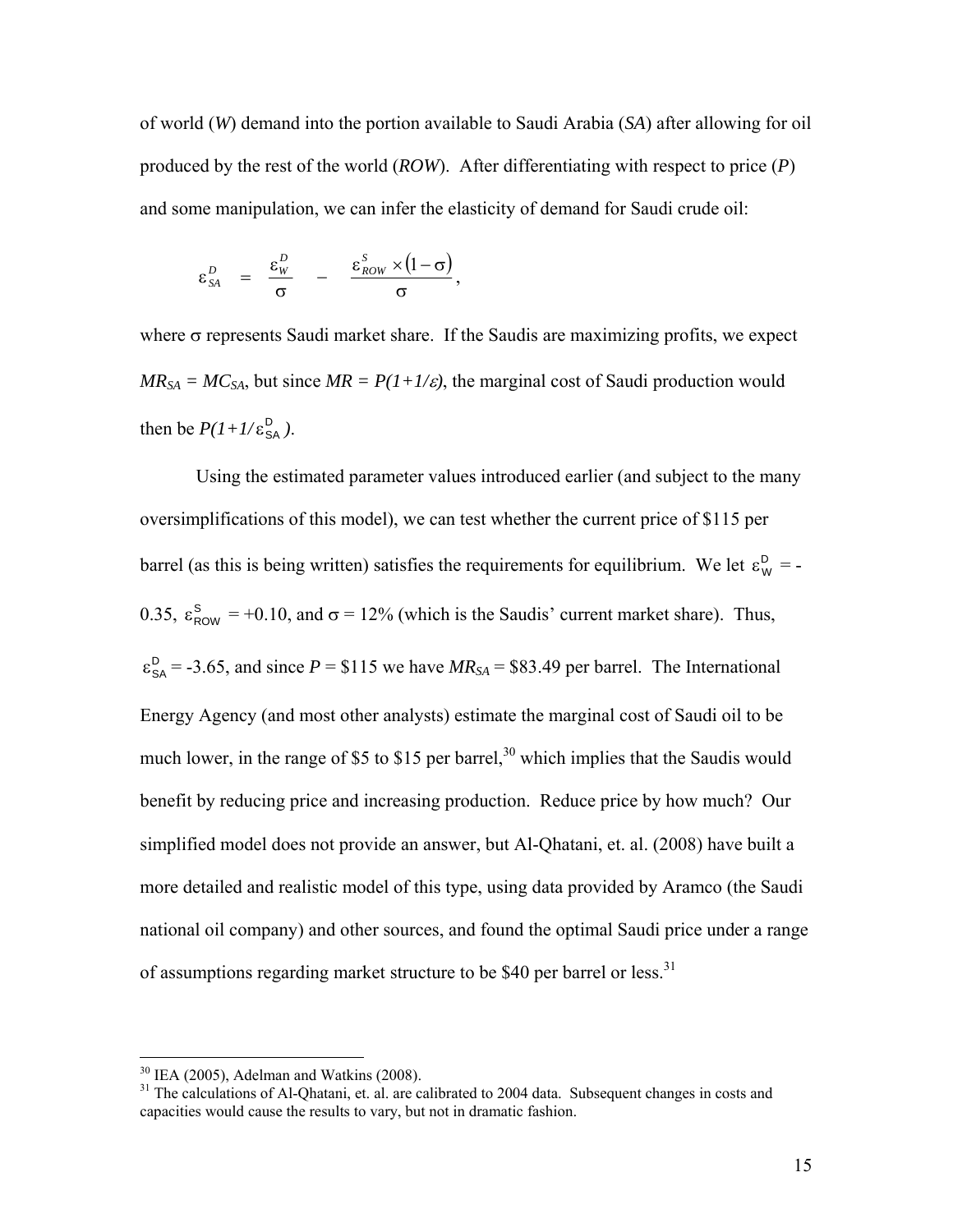What this type of static, one-period analysis leaves out is the impact of depletion on future production and profits. Because Saudi oil reserves are limited, what is produced today cannot be produced tomorrow. Thus, to maximize the present value of the profit stream, it is necessary to schedule production such that the present value of marginal revenue from current and future outputs are the same.

If we assume the relevant discount rate is 10%, we can test the price by comparing production twenty years ahead with production today.<sup>32</sup> Marginal revenue today is \$83.49, so if it does not rise to at least \$561.70 in twenty years time,  $33$  the Saudis would profit by shifting production to the present. Since  $MR \leq P$  (always), this means current Saudi production could only be optimal (in the profit-maximizing sense) if the real price of oil were also expected to reach at least \$561.70 per barrel within twenty years. Given the wide array of alternative energy resources available at substantially lower cost, this seems doubtful.<sup>34</sup>

This simple exercise strongly suggests that oil is overpriced at present, at least from the Saudi perspective. Put differently, at this price level, the Saudis will run out of customers before they run out of oil. By reducing price, they can avoid this. Although our analysis is oversimplified, more detailed and realistic analyses of the inter-temporal optimization problem facing Saudi Arabia come to essentially the same conclusion. See, for example, Horn (2004) and Gately (2007).

Readers may ask where burgeoning Chinese demand for oil fits into this picture. The quick answer is to say that many alternative energy sources will be made available at

 $32$  Adelman (1993, p. 461) estimates the real discount rate of OPEC producers to be even higher than 10%, which strengthens our argument.

 $33$  \$561.70 = 83.49×1.10<sup>20</sup>

 $34$  IEA (2005, Figure ES-1, p. 17), and Aguilera, et. al. (2008).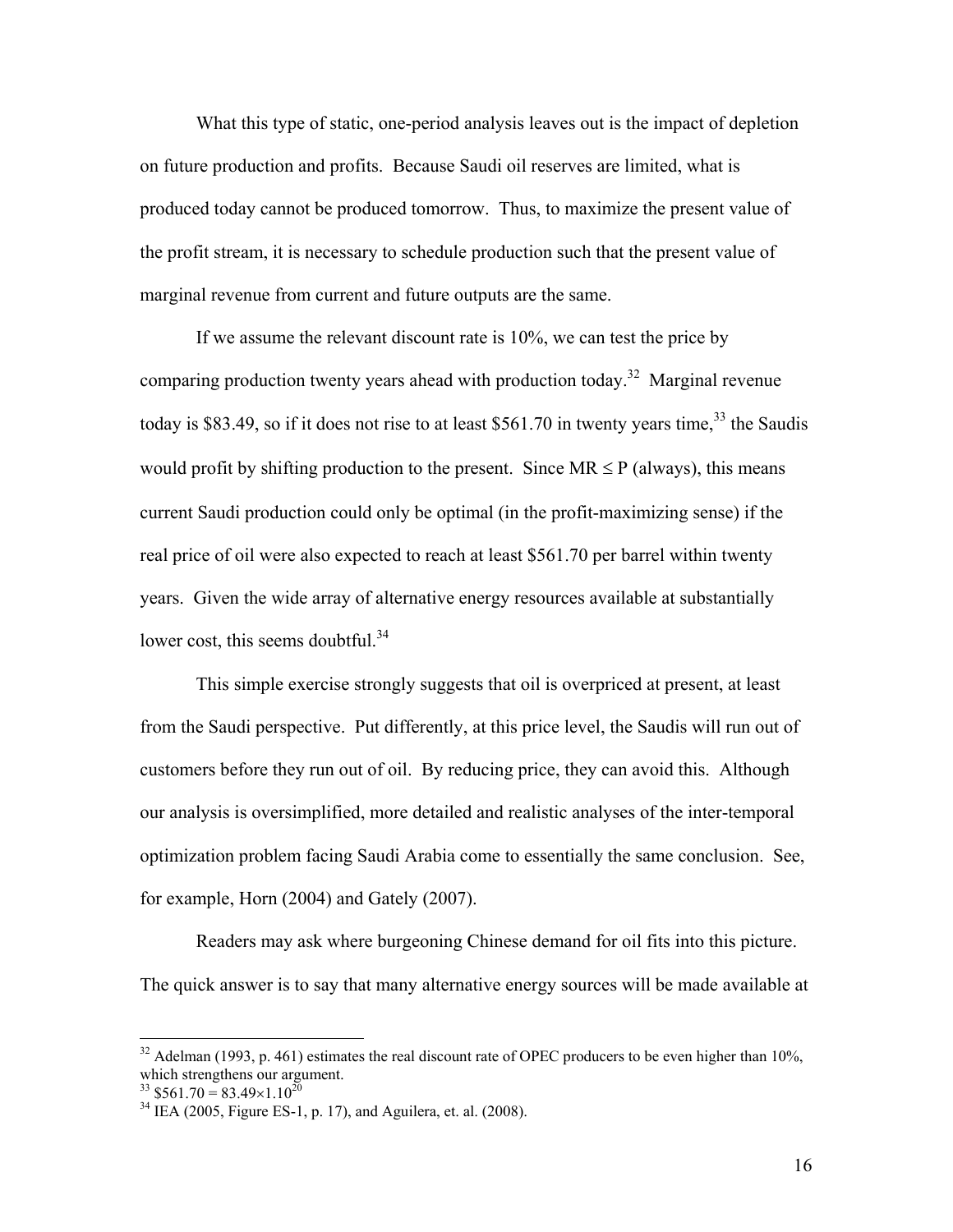costs below the equivalent of \$561 per barrel to satisfy that demand—and that the high price of oil will itself cool the torrid pace of growth. There is something to be learned, however, by considering in more detail the economic process by which a free market manages the depletion of a fixed resource against growing demand. This type of question was first considered by Hotelling (1931), but for ease of exposition we present a simplified version of Hotelling's analysis, as formulated by Herfindahl (1967).

There are two conditions that an inter-temporal equilibrium must meet. First, total consumption must not exceed the fixed amount of supply. Second, the net price of the resource ("mineral rent") must grow at the risk-adjusted discount rate, else there would be incentives for producers to reschedule production:

$$
\sum_{t=0}^{T} Q_t^D(P_t) = \overline{S}
$$
  
\n
$$
P_{t+1} - C = (I+r) \times (P_t - C) \text{ for } t = 0, ..., T - 1;
$$

where  $Q_t^D(P)$  is demand in period *t*,  $\overline{S}$  the fixed amount of supply, *C* the (constant) cost of production, *r* the discount rate, and *T* represents the date at which the fixed supply will be exhausted.<sup>35</sup> If there is an alternative ("backstop") resource that provides the same services, but available in unlimited quantities at higher cost, *B* , then the market price must reach that level at the moment of exhaustion:  $P_T = B$ .

Once the form of the demand function is specified, the equilibrium can be solved numerically with nothing more than a spreadsheet. We assume a fixed elasticity and constant growth over time:

<sup>&</sup>lt;sup>35</sup> Since the cost is constant through time, it is implied that the forces of depletion and technical progress negate each other. The model can be enriched, but this simple form serves our purpose well enough.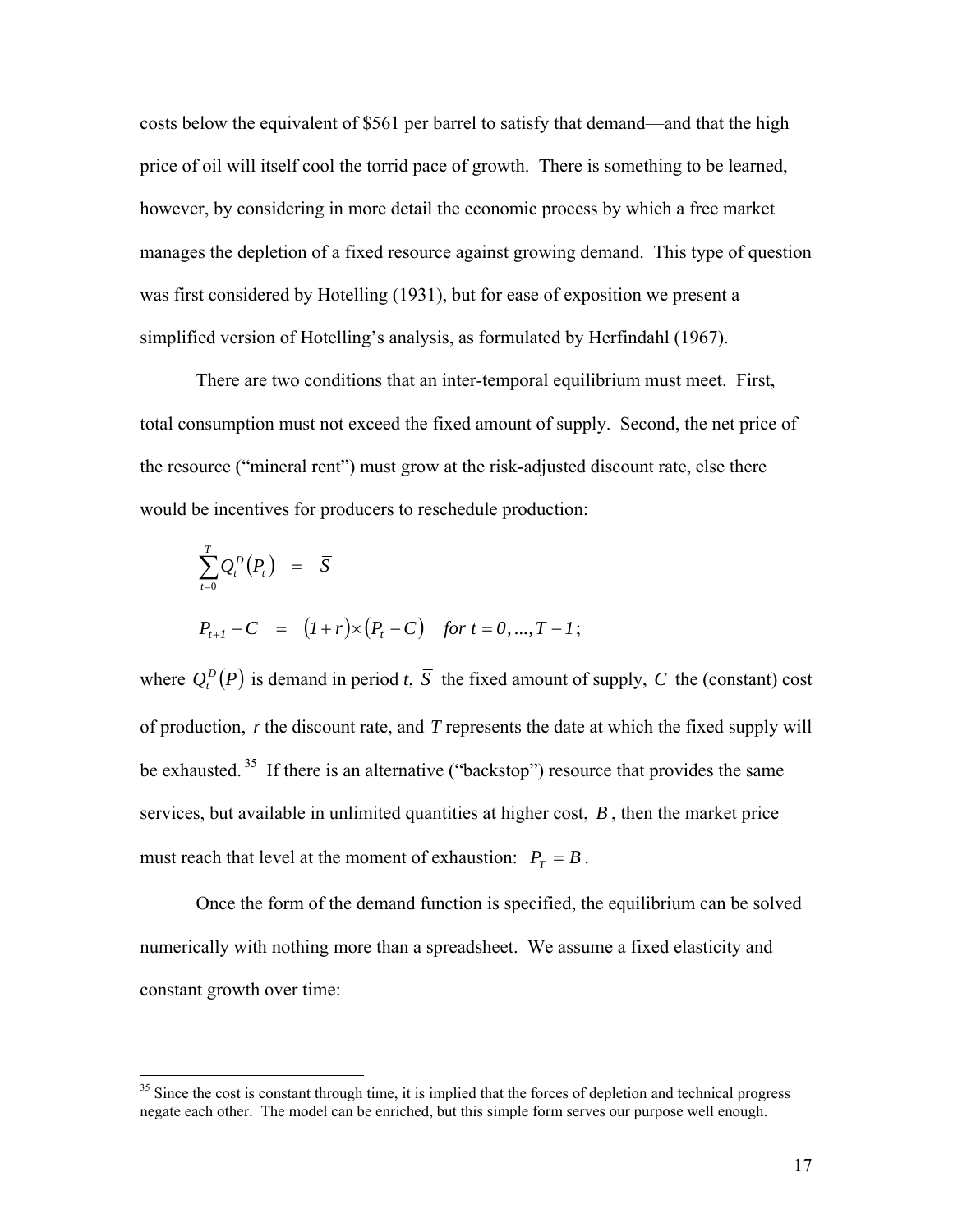$$
Q_t^D(P) = K \times P_t^{\varepsilon} \times (1+g)^t,
$$

where K is a scaling factor. To illustrate the impact of underlying economic parameters on depletion and prices, we specify three scenarios, as outlined in Table 1. The "Base Case" is calibrated to resemble, at least in broad outline, the world oil market as of year 2004. The elasticity and growth rate of oil demand are similar to the historical rate for OECD countries. The cost of the resource is \$20 per unit, and if priced at cost, calculated demand shows there would be enough supply to last for twenty-three years.

|                             |           | <b>Burgeoning</b> | Resource       |                    |            |
|-----------------------------|-----------|-------------------|----------------|--------------------|------------|
| Parameter                   | Base Case | Growth            | Disappointment | <b>High Growth</b> | Low Growth |
|                             |           |                   |                |                    |            |
| Supply                      | 400       | 400               | 300            | 400                | 400        |
| <b>Elasticity of Demand</b> | $-0.35$   | $-0.35$           | $-0.35$        | $-0.35$            | $-0.35$    |
| <b>Growth Rate</b>          | 1.50%     | 5.00%             | 1.50%          | 2.75%              | 0.50%      |
| Cost                        | 20        | 20                | 20             | 20                 | 20         |
| Discount Rate               | 10%       | 10%               | 10%            | 10%                | 10%        |
| Demand Intercept            | 20        | 20                | 20             | 20                 | 20         |
| <b>Backstop Cost</b>        | \$100     | \$100             | \$100          | \$100              | \$100      |

|  | <b>Table 1: Economic Scenarios</b> |  |
|--|------------------------------------|--|
|  |                                    |  |

Because of depletion, however, the market would not price this resource at cost. The equilibrium price trajectory starts at \$26.61 and rises to \$100 (the backstop level) over a period of roughly twenty-seven years, as shown in Figure 6a. Production slowly rises, then falls until the resource is finally exhausted and replaced by the backstop.

The second scenario ("Burgeoning Growth") allows us to gauge the market's reaction to a sudden change in the expected growth in demand. Compared to the Base Case, the only difference is that the economic growth rate is summarily increased to 5%, which is roughly the rate of growth in demand for oil from the developing nations outside OECD. If at time zero (let it be 2004), the old growth outlook were replaced with this new information, the market would adjust to ensure that exhaustion does not occur before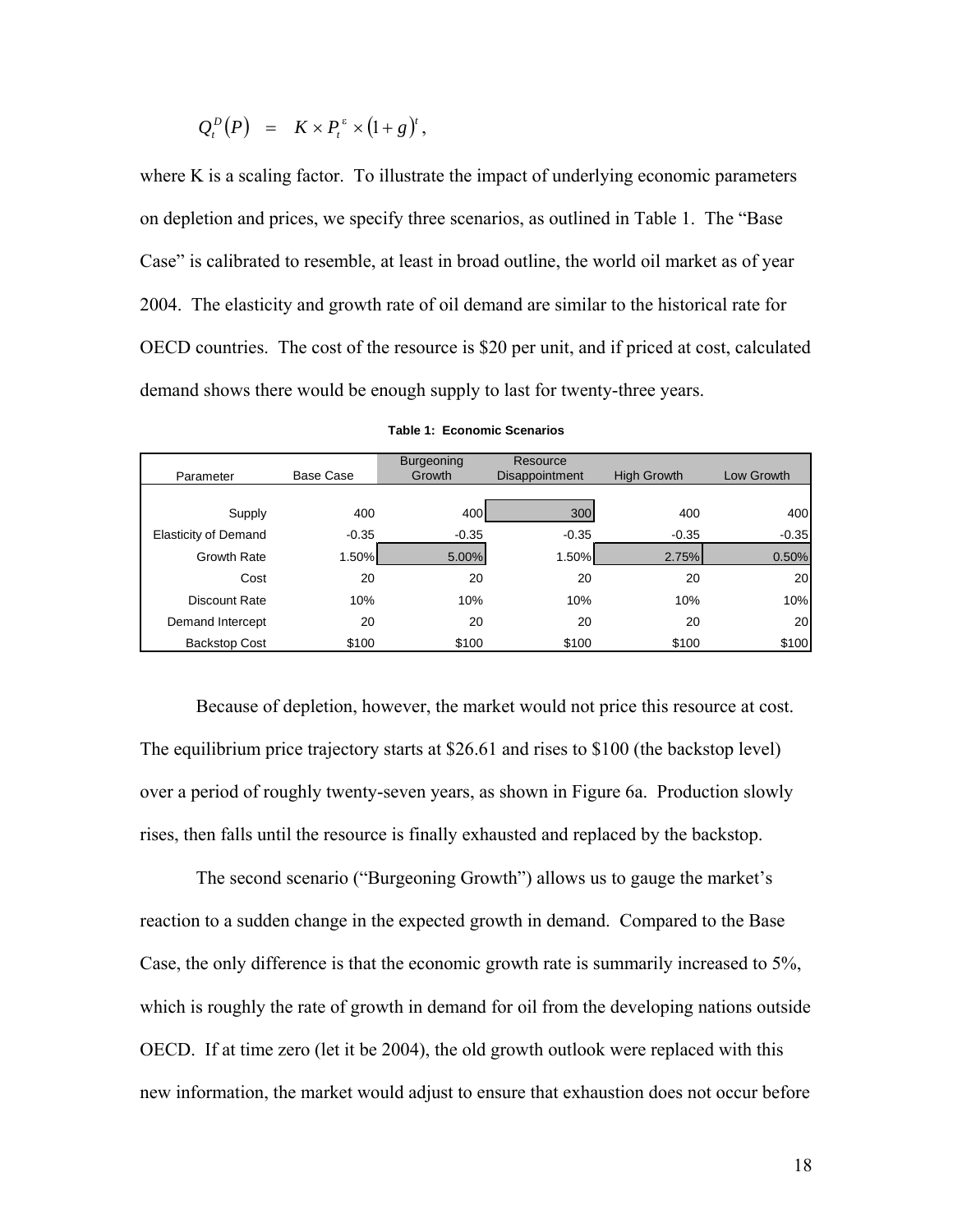

**Figure 6: The Price Impact of Demand/Supply Surprises** 



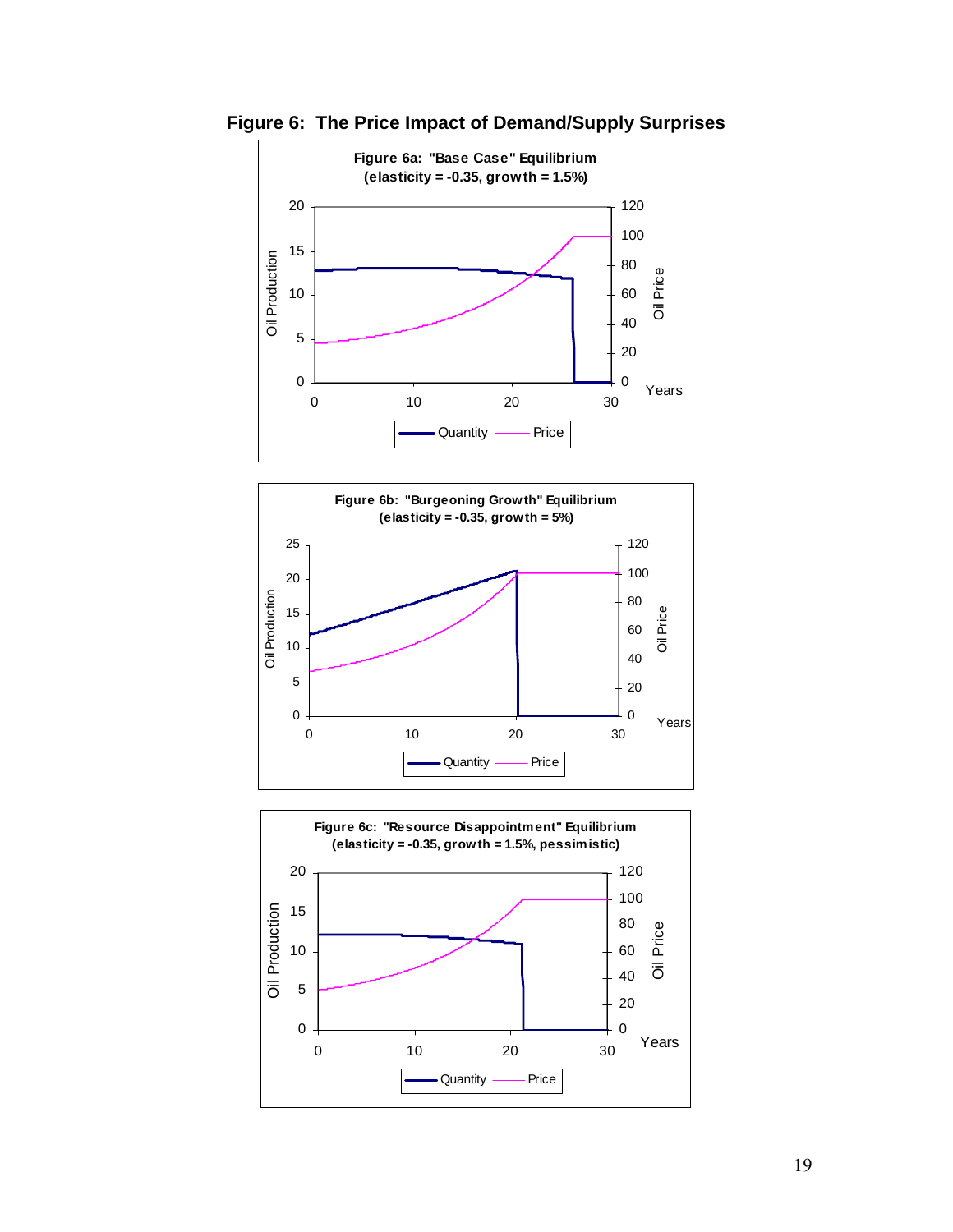the backstop has become economical. Despite this sudden surge in anticipated growth, however, the initial price (in 2004) rises only modestly (see Figure 6b), from \$26.61 to \$31.71 (19%). Something more than the sudden realization of Chinese growth prospects, something quite extraordinary in fact, would be required to produce a doubling or tripling of the initial price under these presumed parameters.

Might that extraordinary factor lie on the supply side? Since certain observers have recently contended that a portion of Saudi Arabia's reported oil reserves are illusory,  $36$  we must consider that possibility. The third scenario ("Resource" Disappointment") is provided to gauge the market impact of the sudden loss of a substantial portion of perceived supply—one-fourth of the entire remaining resource base in this case. How would the market react to such news? As in the case of a sudden perceived change in demand, the market reaction to the disappearance of reserves is modest (see Figure 6c), prices rising by only 15% (from \$26.61 to \$30.64).

Although our model of equilibrium price adjustments is highly stylized, it reveals something very genuine about the market process: adjustments to new information are spread across time, rather than being concentrated at the moment of "Eureka!" Immediate and dramatic change is costly, costlier in fact than pushing off to the future much of the adjustment that will eventually be required. We are therefore left in search of a different explanation for what has occurred lately in the world oil market.

#### The Portents of Peak Oil

 $\overline{a}$ 

 In 1956, M. King Hubbert advanced a novel approach to forecast the date at which oil production would enter an inexorable decline. The method is based on the

 $36$  See Simmons (2005) for a pessimistic view of Saudi Arabian reserves that has triggered much debate. The main issues in dispute are summarized by King (2008).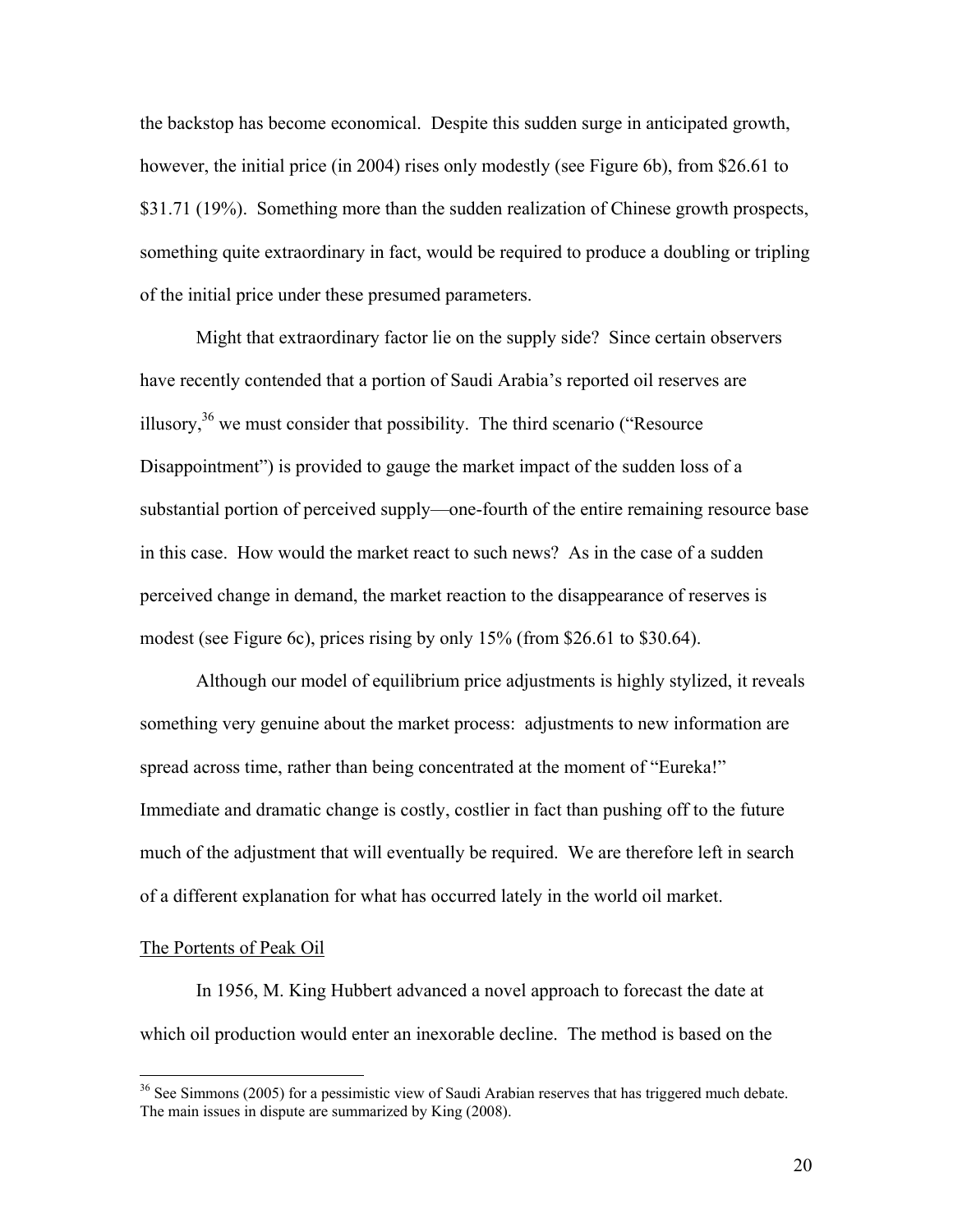logistic curve. Many economists are familiar with the use of logistic curves to model the impact of prices and other incentives on consumer choice. Hubbert's idea was that, in the case of oil production, prices and other incentives were superfluous; it was all a matter of time. The resulting model of production behaves like a ballistic missile, first rising, then falling of its own accord. The method is entirely empirical, with no theoretical grounding in either geology, engineering, or economics. Hubbert himself refereed to the technique as an "extrapolation."<sup>37</sup>

The so-called "Hubbert curve" might have been forgotten altogether but for the fact that Hubbert's 1956 prediction (reproduced here as Figure 7) that U.S. oil production would peak around 1970 was famously borne out. It should also be noted (but usually is not) that the predicted volume of oil to be produced at the peak was 37% too low, and that Hubbert's predictions regarding coal and natural gas ran badly amiss.<sup>38</sup> Extensive



**Figure 7: Hubbert's Curve** 

1

 $37$  Hubbert (1956, p. 21).

<sup>&</sup>lt;sup>38</sup> Hubbert predicted that U.S. oil production would peak at 3 billion barrels per year; actual production in 1970 was 4.1 billion barrels. Hubbert predicted that U.S. gas production would peak at 14 trillion cubic feet per year in 1973; actual production was 20 trillion cubic feet in 2007. Hubbert predicted that global coal production will peak in 2150 at about 6.4 billion metric tonnes; actual production reached that level in 2007 and is still growing rapidly. Actual production data are from the EIA.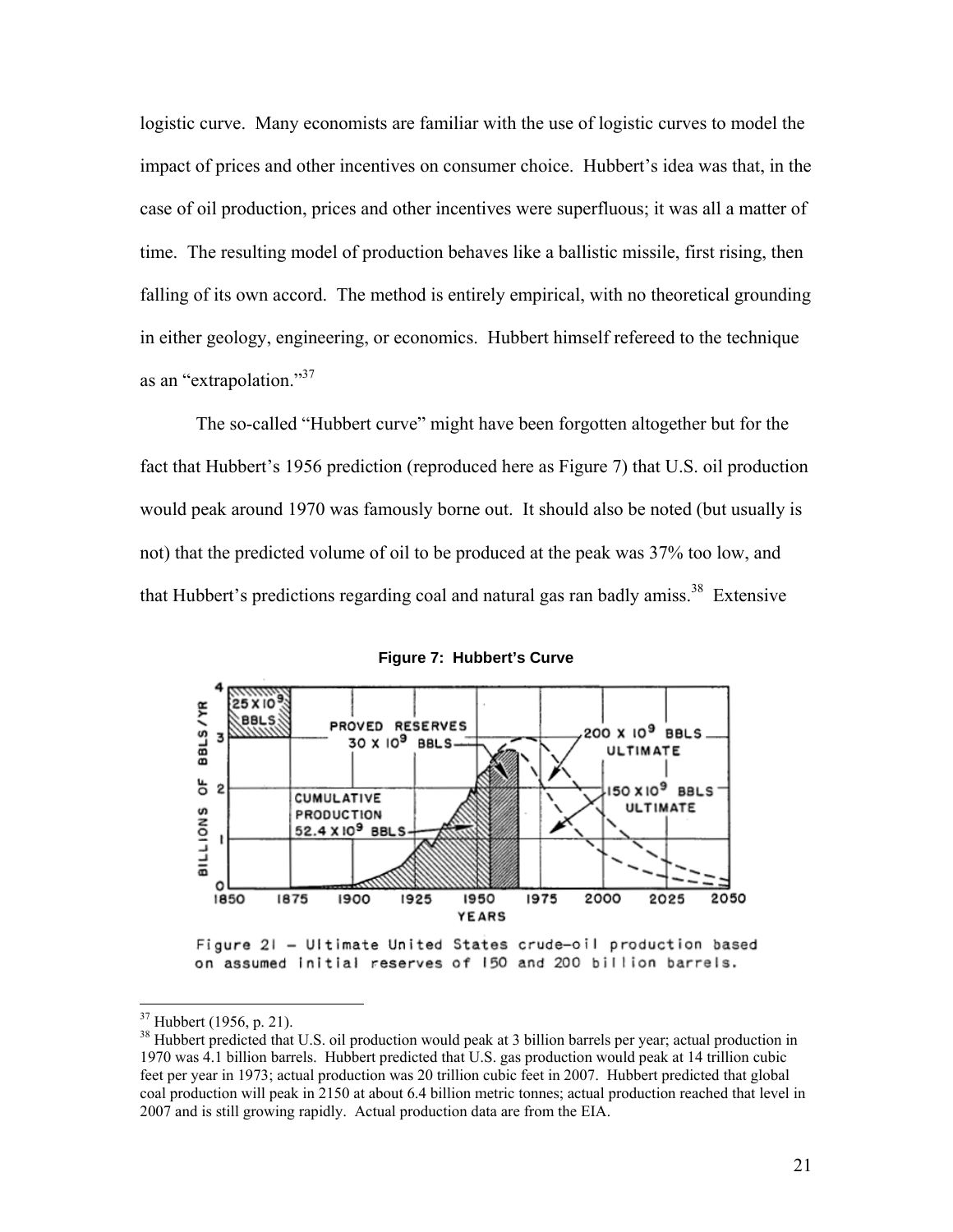testing by Brandt (2007) and Nehring (2007a-c), who applied this technique to many petroleum basins around the world, indicates that the Hubbert curve is a very poor predictor of the time shape of petroleum extraction, that it finds peaks that do not exist, and misses peaks that do.

Despite its poor track record in predicting actual behavior, the Hubbert curve has become influential in certain quarters, and is now widely applied to predict that global oil production will soon peak (with cataclysmic effects according to some analysts) if corrective actions are not taken. Consider, for example, this warning from the introduction to the well known "Hirsch Report," a study of peak oil commissioned by the U.S. Department of Energy:<sup>39</sup>

"The peaking of world oil production presents the U.S. and the world with an unprecedented risk management problem. As peaking is approached, liquid fuel prices and price volatility will increase dramatically, and, without timely mitigation, the economic, social, and political costs will be unprecedented."

Even if one does believe that oil production will peak in a given year, it is quite another thing to assume that catastrophic effects will necessarily follow. The timing of the peak and the nature of its aftermath are not pre-determined by geology; they are endogenous manifestations of the inter-temporal allocation of resources as determined by market forces. We demonstrate below that peaking may signal either scarcity or relative surplus, rapidly rising prices or constant prices, the near termination of production or its mere beginning. In other words, the phenomenon of peaking in a market-based economy is an ambiguous indicator of anything of fundamental importance to the economy. Therefore, efforts to date the peak should be of little interest to policymakers or the

<sup>39</sup> Hirsch, et. al. (2005, p. 4).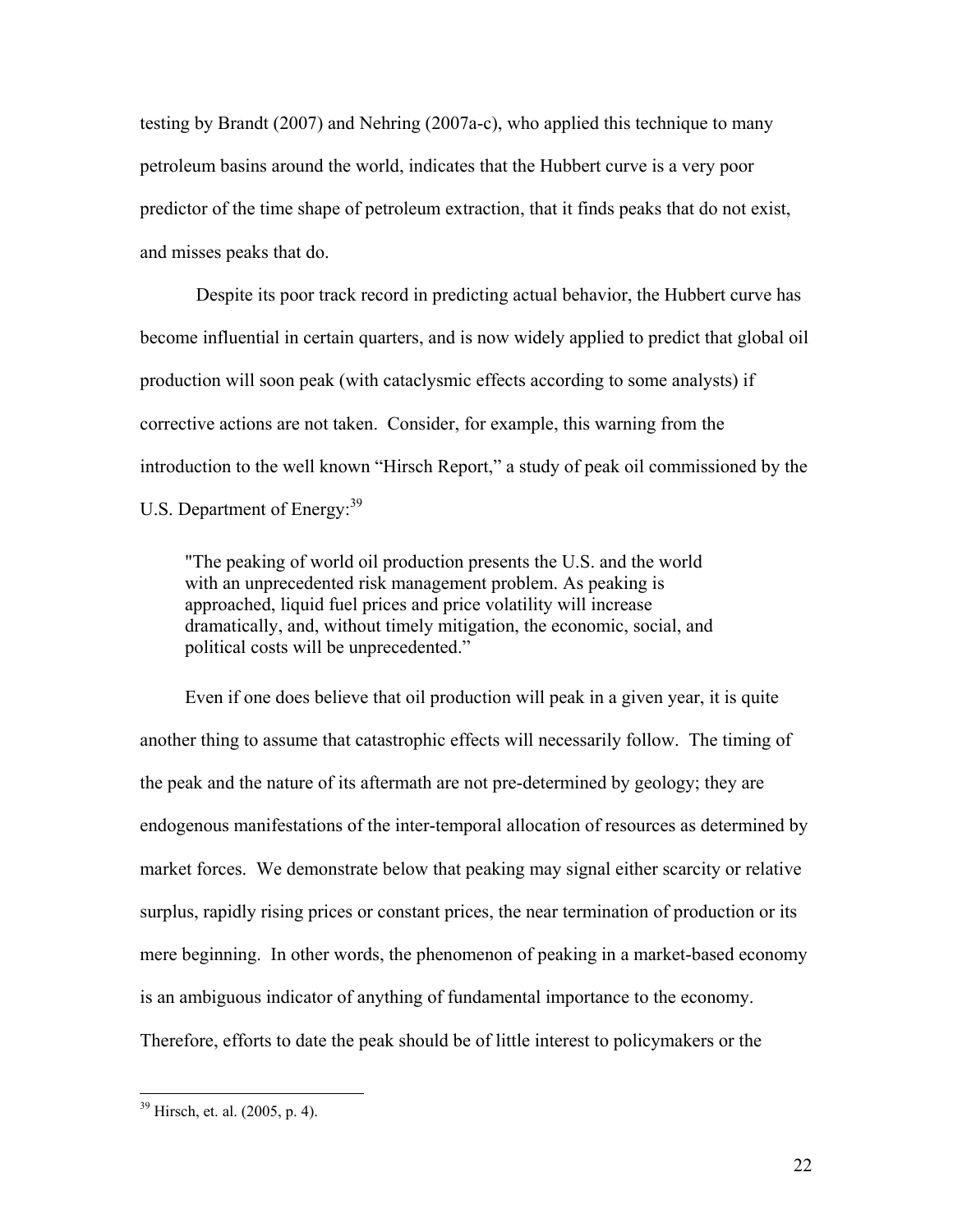public debate. On the other hand, shouting "fire" in a crowded theater has predictable results, whether or not fire exists—so economists can hardly afford to ignore the fuss.

Therefore, we revisit the economic model of equilibrium depletion considered in the previous section. Beside the Base Case scenario, we now place two more: High Growth and Low Growth, which differ only with respect to the underlying rate of economic growth (see Table 1). Although the change in "fundamentals" is quite small well within the range of recent experience—the implications of peak oil change profoundly. In the Base Case, where income grows at 1.5% annually, the peak arrives once 36% of the resource has been extracted, leaving 64% available to sustain future growth (see Figure 8a). Beyond the peak, prices rise moderately. Subject to "High Growth," where income grows at 2.75%, the peak is delayed entirely—production collapses at the very end (Figure 8b). This result is not due to oversight and does not signal a problem. It is, rather, the market's determination of the extraction path that maximizes social welfare.<sup>40</sup> And with arrival of the peak in the High Growth scenario, prices *cease their ascent*. Compare that to the "Low Growth" scenario, where income grows at 0.5%, in which case the peak arrives *immediately* and production is all downhill (Figure 8c). In that case, 100% of the resource remains to be exploited after the peak arrives.

The purpose of these simple exercises is not to predict the future, but to place the discussion of peak oil in the context of a market economy where it belongs. Admittedly, the model is rudimentary and quite mechanistic; the price elasticity of demand is the only parameter that moderates the rate of depletion. But this limitation means that a more

 $40$  Our focus here is on the impact of resource depletion, therefore we ignore the possibility that externalities or other forms of market failure could warrant government intervention.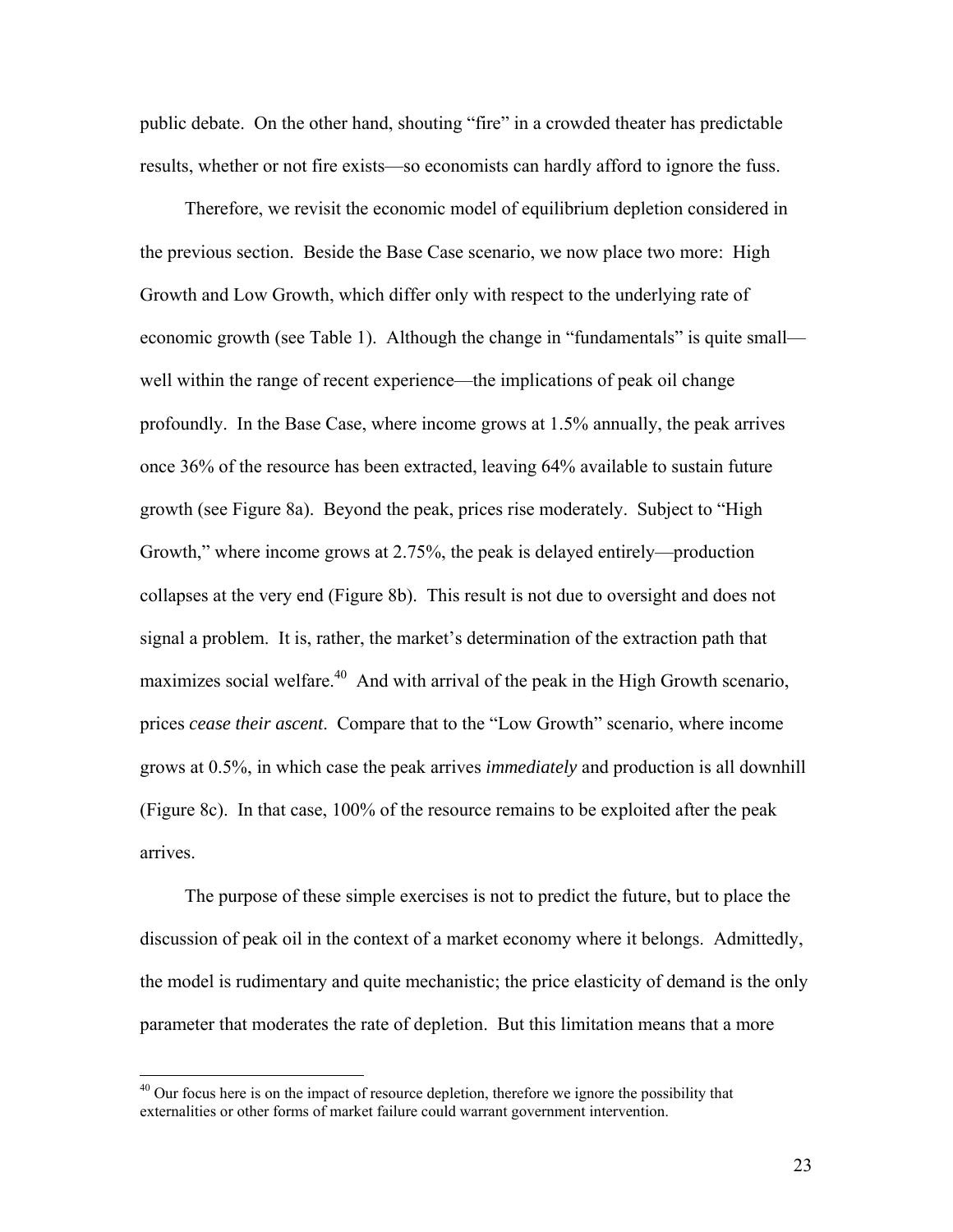

**Figure 8: Predicted Onset and Aftermath of "Peak" Production** 



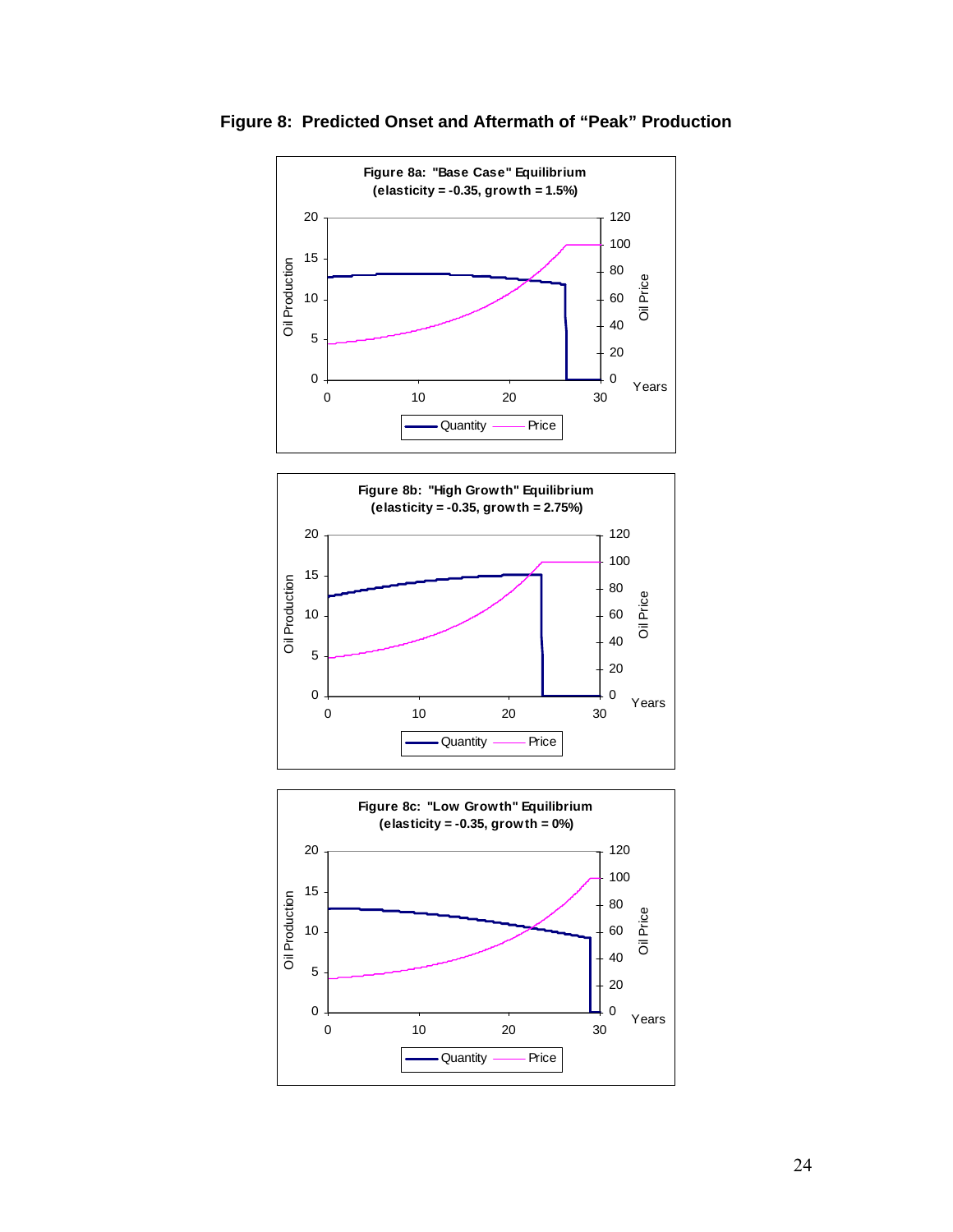realistic analysis that includes such factors as (a) feedbacks from price to exploration and discovery of new deposits, (b) technical innovation, (c) endogenously determined economic growth rates, and/or (d) incentives for developing unconventional substitutes for crude oil will only guarantee that the ambiguity of the peaking phenomenon is so much the worse. The tournament among analysts who attempt to date the peak has provided some amusing results, but it is a sideshow, not the main event.

The crucial fact is that while oil is constantly being "used up" the world is not "running out" of oil. Indeed, Adelman and Watkins (2008) make a strong case that the depletable resource paradigm is not empirically relevant. Since its inception, the oil industry has endeavored to replace every barrel extracted from the earth by investing in new projects to find and develop additional resources, so far with great success. Despite our having consumed almost 700 billion barrels of crude oil during the past quartercentury, the volume of remaining proved reserves available to support future production has doubled since 1980 and now stands at an all-time high (see Figure 9). The stock of proved reserves has grown even faster than production, which means that the "reserves to production ratio" has grown, and that we now extract a smaller fraction of remaining

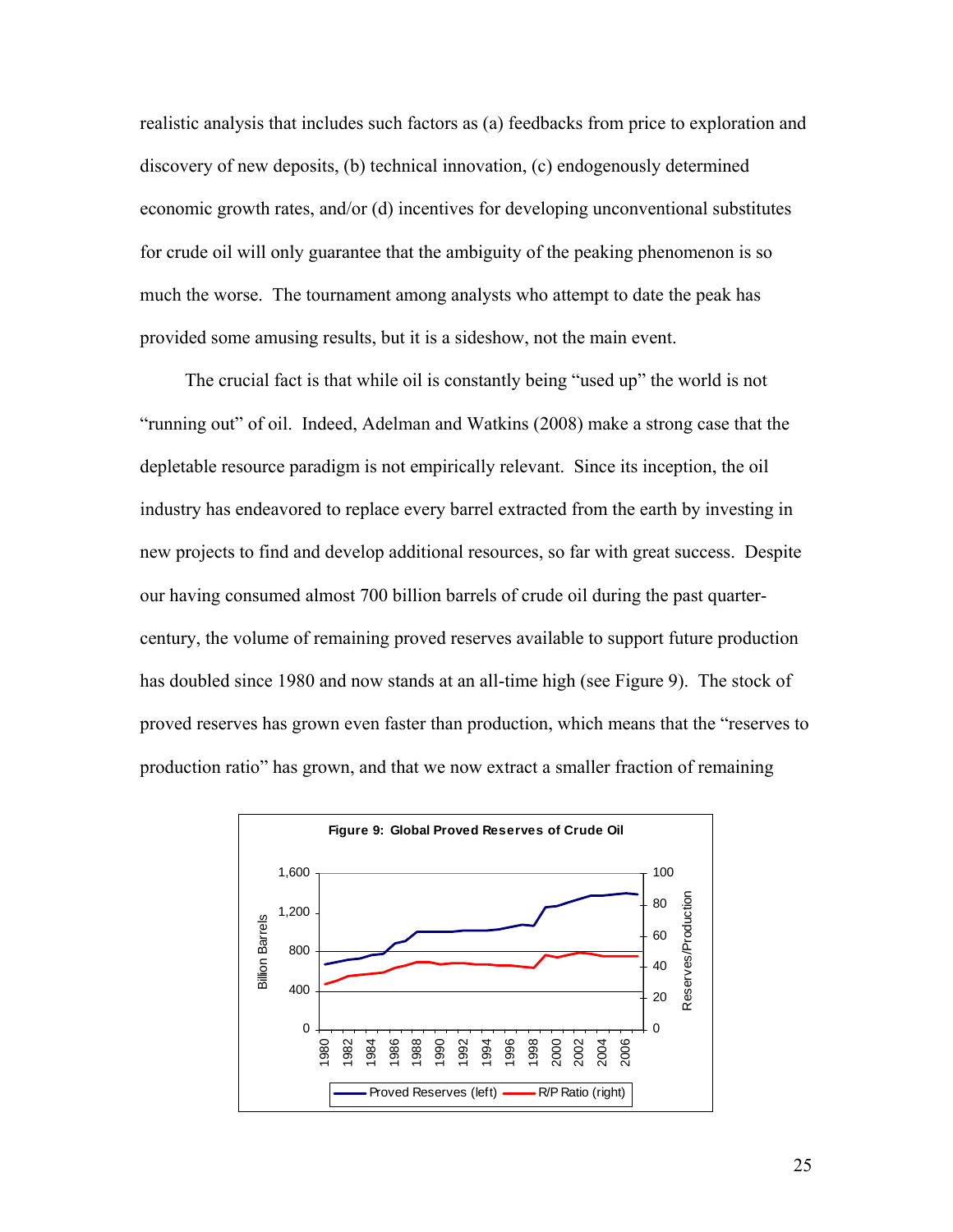reserves each year than previously. The implication is undeniable: increasing physical scarcity, the currency of the peak oil club, can not have triggered oil's recent ascent.

## Spikes and Speculators

 Soaring prices have triggered drastic proposals to curb speculative trading in the oil markets. Various restrictions have been proposed by elected officials, who may be seeking political cover rather than substantive change, but similar ideas have bubbled up from more surprising quarters—including industry insiders.<sup>41</sup> Before settling on a particular solution to the problem of speculation, however, we should examine two central questions: What should be the role of speculators in a market economy? What has been the impact of speculators in the oil market?

 Most economists regard the first question as being fairly easy. Ordinarily, freedom to speculate (i.e., to buy or sell an asset because its price is expected to change) is fundamental to the efficient operation and stability of markets. Limiting speculation impairs the flow of information needed to maintain equilibrium and achieve allocative efficiency. Markets that are subject to the greatest fundamental volatility in supply and demand stand to benefit *most* from the activities of speculators. Speculation is not price manipulation, but is sometimes used to exploit efforts to manipulate prices by other means. In such cases, it is the manipulation of prices that is objectionable (and usually illegal), not speculation, per se.

The second question is difficult because it is impossible to actually measure the extent of speculation. Most analyses focus on the futures market and distinguish

<u>.</u>

 $41$  See, for example, Talley and Meyer (2008).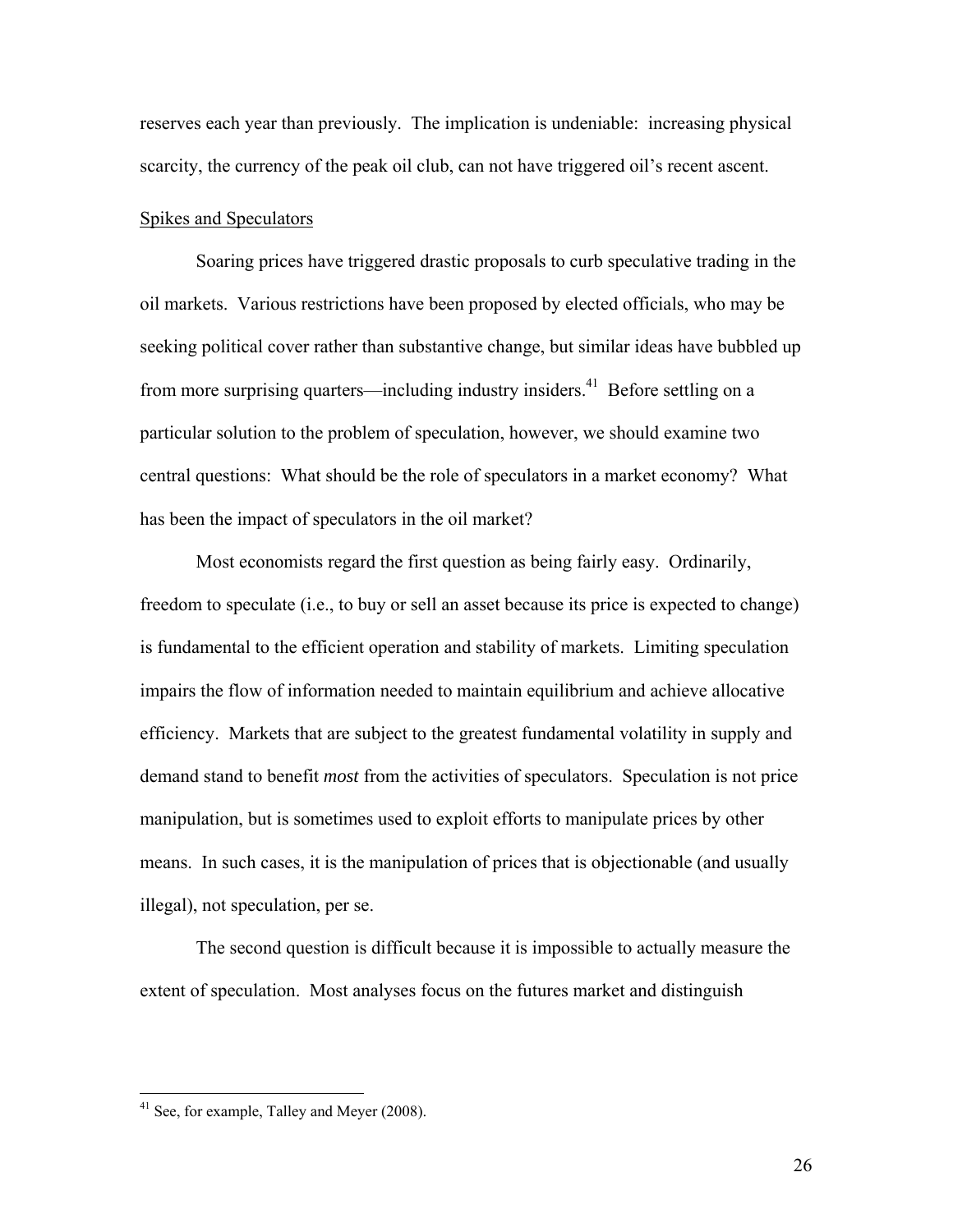"commercial" and "non-commercial" traders.<sup>42</sup> Commercial traders are companies whose business is naturally exposed to the risk of oil price fluctuations, like oil producers, refiners, the airlines, etc. These companies can hedge their risks by taking certain positions in the futures market, which stabilizes cash flow and does not constitute speculation. On the other hand, non-commercial traders (e.g., banks, pensions, and hedge funds) are companies who lack natural exposure to oil price movements, have no incentive to hedge, and whose positions should be counted as speculation. In theory.

In practice, many commercial traders speculate (which has spawned the term "hedgulator") and many non-commercial traders hedge.<sup>43</sup> Simply counting the volume of open interest held by each category reveals very little about the extent of "speculation."

The problem goes deeper, of course, because what reformers really want to identify (and eliminate) is "destabilizing speculation," which refers to speculators who buy (or sell) when the price is already too high (or low). The impracticality of this "reform" is revealed by the fact that, for every transaction involving a destabilizing speculator, there must be either a hedger or a stabilizing speculator on the other side. By construction, the two are always equal. To eliminate destabilizing speculation would require eliminating intermediaries, hedgers, and the futures market altogether.

Is it possible that price fixing, rather than speculation per se, has elevated oil prices to unprecedented levels? With respect to OPEC, this has already been answered: OPEC does engage in price fixing. Oil prices would be lower today if OPEC had not

 $42$  See, for example, US CFTC (2008).

<sup>&</sup>lt;sup>43</sup> Commercial traders tend to speculate, rather than hedge, when they hold particularly strong views about future market movements. Many non-commercial traders are financial intermediaries who provide risk management services to commercial traders. By so doing, the intermediaries acquire natural exposure to price risk, some of which may be laid off by hedging in the futures market. Other intermediaries are categorized as non-commercial traders even though they have acquired substantial petroleum operations of their own. See Davis (2008).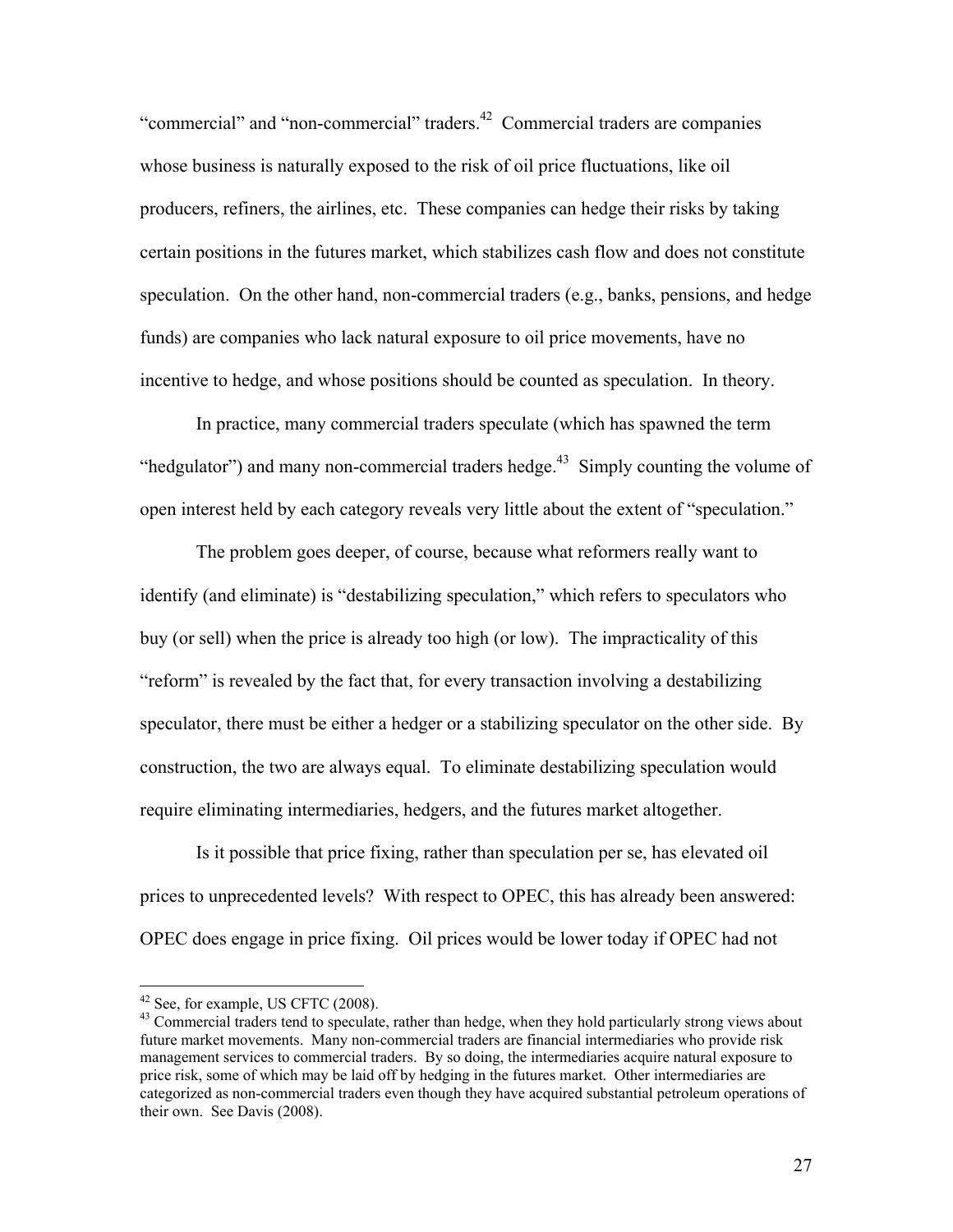previously restricted investment in new capacity. On the other hand, major OPEC producers, like Saudi Arabia, must by now feel that prices have gotten too high—placing future demand for their long-lived deposits in jeopardy.44

In fact, there is no evidence of price fixing on the part of anyone else, which includes both speculators and the "super-major" oil companies. It would be a daunting proposition to fix the price of the single largest commodity in world trade, something a cartel might attempt if it controlled 70% of world reserves, but not something that small fry could achieve. Relative to the size of the world oil market, hedge funds and the "super-major" oil companies are indeed small fry. To succeed at price fixing, one of two things would be required: (1) accumulating large private inventories that are diverted from the commercial supply chain; or (2) shutting in a significant portion of global oil production. Neither phenomenon has been observed.<sup>45</sup>

## Conclusion

 Although we argue that the world oil market operates subject to the familiar laws of supply and demand and is therefore amenable to economic analysis, we can not say what will come next. The fundamental determinants of price will continue to be highly volatile, and demand and supply will remain inelastic. The range of plausible prices is therefore broad, especially in the short-run.

Having declined to make a specific prediction, however, we would not rule out the possibility that soaring oil prices were triggered by an unwarranted perception of scarcity, and possibly accelerated by elastic expectations and overtrading in the manner

<sup>&</sup>lt;sup>44</sup> For a discussion of Saudi concern over high prices, see Mouawad (2008) and *The Economist* (2008b).

<sup>&</sup>lt;sup>45</sup> Commercial stocks of petroleum in the U.S. and OECD were essentially unchanged between 2003 and 2008, while global oil production increased. Source: EIA *Short Term Energy Outlook*, August 2008, Table 3a.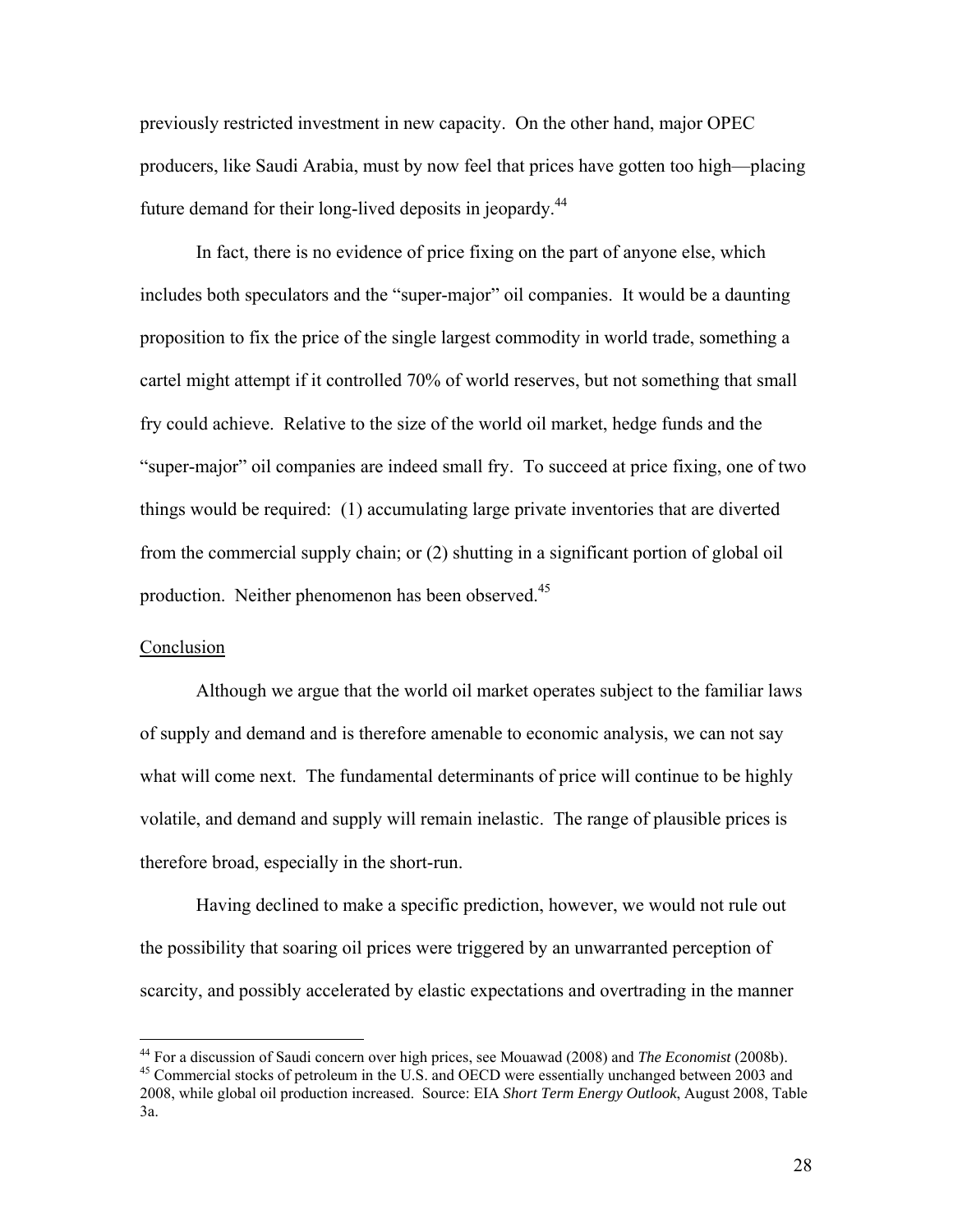of many previous commodity bubbles. Although it is to be hoped that freely functioning markets would never exhibit such instability, it is not an uncommon result—as Charles Kindleberger's survey of historical manias amply demonstrates.<sup>46</sup>

Explanations for bubbles may range from animal spirits and herd mentality to more rational factors like differential information.<sup>47</sup> In the particular case of a depletable resource, however, there is a specific dynamic to the equilibrium that might threaten stability, as Robert Solow pointed out in his 1974 Presidential Address to the AEA.<sup>48</sup> Inter-temporal allocation imposes two conditions (stock and flow) on the equilibrium: (1) the net price must rise at the rate of interest, and (2) the price level must be just high enough to extinguish demand when the resource is finally exhausted. If for any reason the price begins to rise too rapidly, and producers extrapolate that to the future, they may be tempted by capital gains to shut-in production and withhold current supply. That reaction would create additional upward pressure on the current price and push the market farther away from equilibrium. Concrete evidence of the glut that would inevitably result arrives only in the long run. In the short run elastic expectations could produce a bubble.

Even if this view of the market is correct, which seems likely, we still lack a definite answer to the inevitable question: "what next?" As Professor Kindleberger would remind us: "The period of distress may be drawn out over weeks, months, even years, or it may be concentrated into a few days."49 In other words: some bubbles pop, but others just peter out.

 $46$  Kindleberger (2000).

<sup>&</sup>lt;sup>47</sup> See Blanchard and Watson (1982), who discuss the scope for "rational bubbles." Solow (1974, pp. 6-7).

<sup>&</sup>lt;sup>48</sup> Solow (1974, pp. 6-7).<br><sup>49</sup> Kindleberger (2000, p. 91).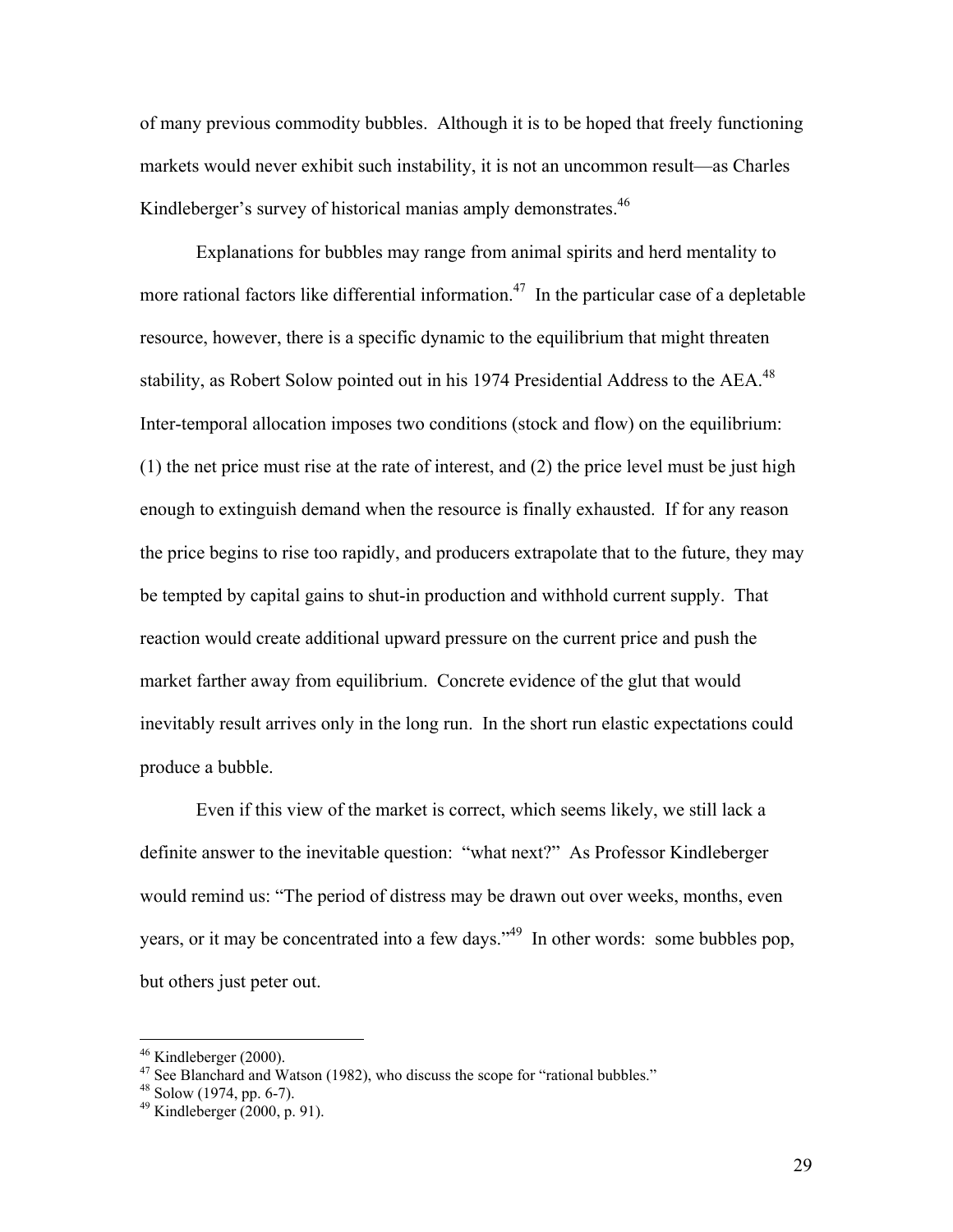## **Bibliography**

Adelman, M.A. 1972. *The World Petroleum Market.* Baltimore*:* Johns Hopkins University Press.

Adelman, M.A. 1993. *The Economics of Petroleum Supply.* Cambridge: The MIT Press.

Adelman, M.A. 1995. *The Genie out of the Bottle*. Cambridge: The MIT Press.

Adelman, M.A. 2002. "World Oil Production and Prices: 1947-2000." *Quarterly Review of Economics and Finance*, 42(2): 169-191.

Adelman, M.A., and G. Campbell Watkins. 2008. "Reserve Prices and Mineral Resource Theory." *The Energy Journal*, Special Issue to Acknowledge the Contribution of Campbell Watkins to Energy Economics, 1-16.

Aguilera, Roberto F., Roderick. G. Eggert, C. C. Gustavo Lagos, and John. E. Tilton. Forthcoming. "Depletion and the Future Availability of Petroleum Resources." *The Energy Journal.*

Al-Qahtani, Ayed, Edward Balistreri and Carol Dahl. 2008. "A Model for the Global Oil Market: Optimal Oil Production Levels for Saudi Arabia." Paper presented at the IAEE Annual Conference, Istanbul.

Blanchard, Olivier and Mark W. Watson. 1982. "Bubbles, Rational Expectations and Financial Markets." In *Crises in the Economic and Financial Structure*, ed. Paul Wachtel, 295-315. Lexington: D.C. Heath.

Bentzen, Jan. 2007. "Does OPEC Influence Crude Oil Prices? Testing for Comovements and Causality Between Regional Crude Oil Prices." *Applied Economics*, 39(11): 1375-85.

BP, p.l.c. 2008. *BP Statistical Review of World Energy.*

Brandt, Adam R. 2007. "Testing Hubbert." *Energy Policy*, 35(5): 3074-3088.

Chapman, Duane, and Neha Khanna. 2006. "The Persian Gulf, Global Oil Resources, and International Security." *Contemporary Economic Policy*, 24(4): 507-519.

Chen, Shui-Sheng, and Hung-Chyn Chen. 2007. "Oil Prices and Real Exchange Rates." *Energy Economics*, 29(3): 390-404.

Cooper, John. 2003. "Price Elasticity of Demand for Crude Oil: Estimates for 23 Countries." *OPEC Review,* 27: 1-8.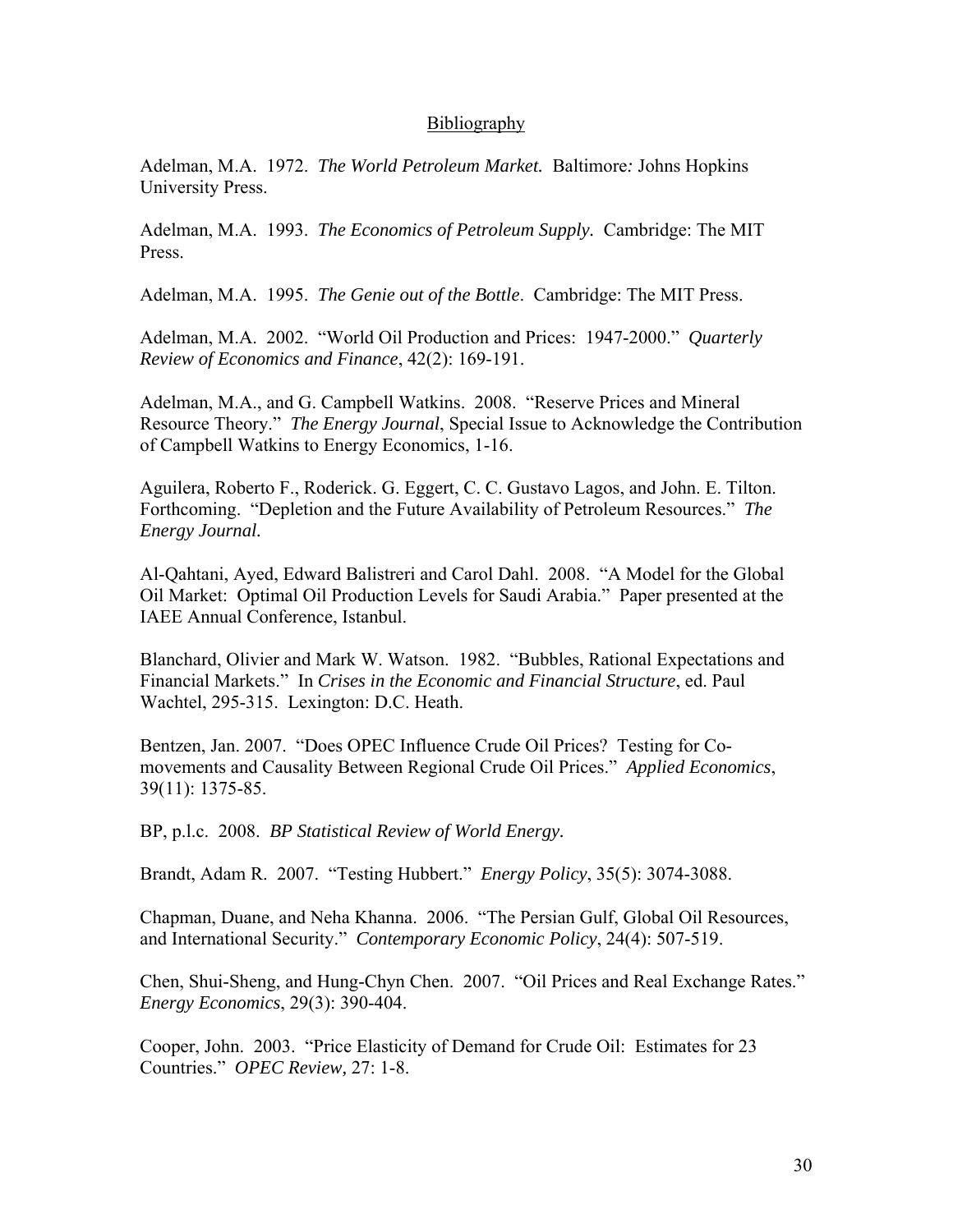Davis, Ann. 2008. "Speculator' in Oil Market is Key Player in Real Sector." *Wall Street Journal.* August 20, C1.

Eckbo, Paul. 1976. *The Future of World Oil*. Cambridge, MA: Ballinger.

Elekdag, Selim, Rene Lalonde, Douglas Laxton, Dirk Muir, and Paolo Pesenti. 2008. "Oil Price Movements and the Global Economy: A Model-Based Assessment." *IMF Staff Papers,* 55(2): 297-311.

Gately, Dermot. 2007. "What Export Levels Should We Expect from OPEC?" *The Energy Journal*, 28(2): 151-174.

Gately, Dermot, and Hillard Huntington. 2002. "The Asymmetric Effects of Changes in Price and Income on Energy and Oil Demand." *The Energy Journal*, 23(1): 19-37.

Griffin, James, and Weiwen Xiong. 1997. "The Incentive to Cheat: An Empirical Analysis of OPEC." *Journal of Law and Economics*, 40(2): 289-316.

Hartshorn, Jack E. 1993. *Oil Trade: Politics and Prospects.* Melbourne: Cambridge University Press.

Herfindahl, Orris C. 1967. "Depletion and Economic Theory." In *Extractive Resources and Taxation,* ed. Mason Gaffney, 63-90. Madison: University of Wisconsin Press.

Hirsch, Robert L., Roger Bezdek, and Robert Wendling. 2005. "Peaking of World Oil Production: Impacts, Mitigation, & Risk Management." Report presented to the U. S. Department of Energy, Washington, DC.

Horn, Manfred. 2004. "OPEC's Optimal Crude Oil Price." *Energy Policy*, 32(2), 269- 280.

Hotelling, Harold. 1931. "The Economics of Exhaustible Resources." *Journal of Political Economy*, 39(2): 137-175.

M. K. Hubbert, M. King. 1956. "Nuclear Energy and the Fossil Fuels." Shell Development Company Exploration and Research Division, Publication 95.

International Energy Agency. 2005. *Resources to Reserves: Oil & Gas Technologies for the Energy Markets of the Future*, Paris: IEA.

Kaufmann, Robert K., Stephane Dees, Pavlos Karadeloglou, and Marcelo Sanchez. 2004. "Does OPEC Matter? An Econometric Analysis of Oil Prices." *The Energy Journal* 25(4): 67-90.

Killian, Lutz, Alessandro Rebucci, and Nikola Spatafora. 2007. "Oil Shocks and External Balances," International Monetary Fund Working Paper 07-110.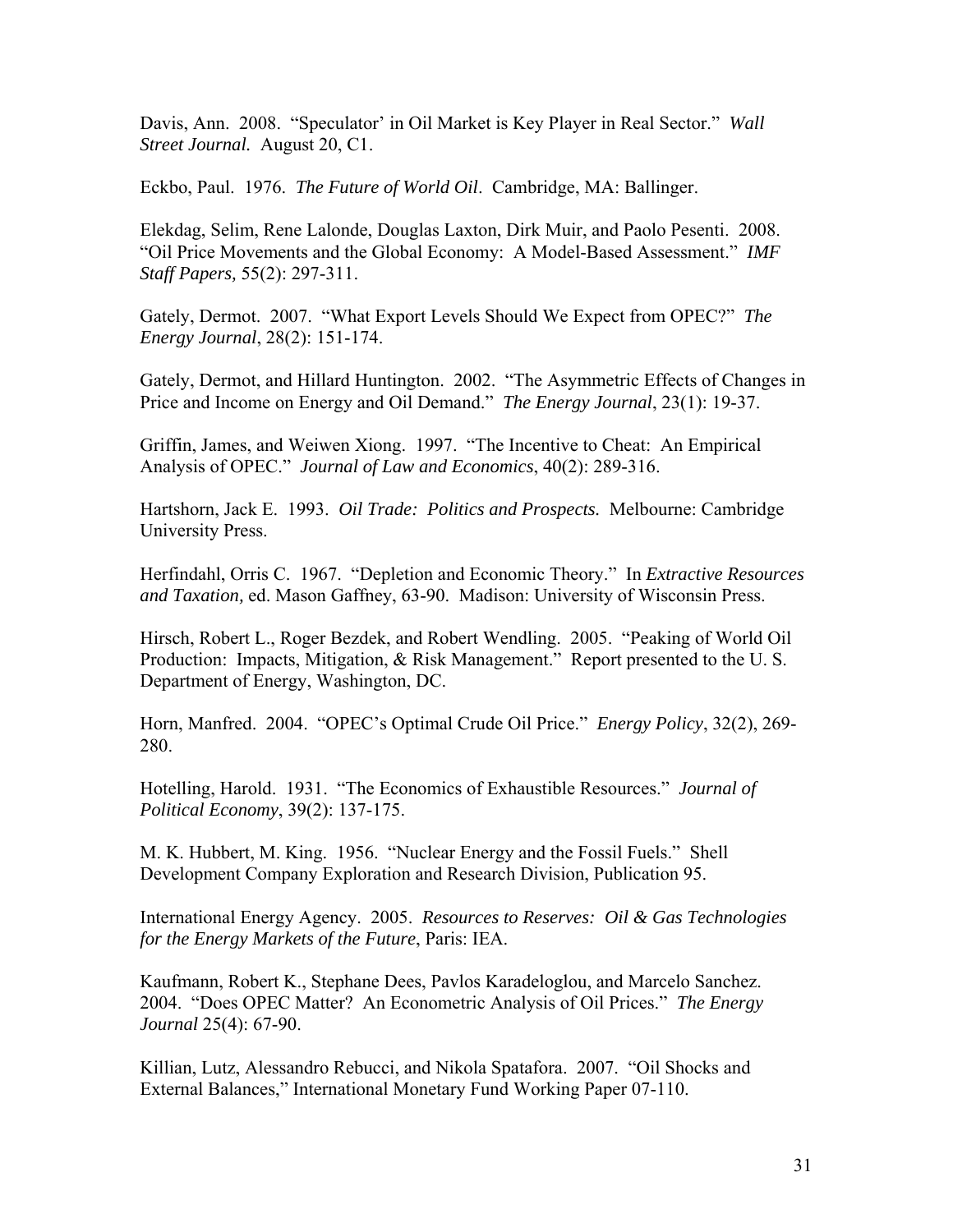Kindleberger, Charles P. 2000. *Manias, Panics, and Crashes: A History of Financial Crises*. New York: Wiley.

King, Neil Jr. 2008. "Global Oil-Supply Worries Fuel Debate in Saudi Arabia." *Wall Street Journal.* June 27, p. A1.

Mouawad, Jad. 2008. "Plan Would Lift Saudi Oil Output to Highest Ever." *The New York Times.* June 14, p. A1.

Nehring, Richard. 2006. "Two Basins Show Hubbert's Method Underestimates Future Oil Production." *Oil and Gas Journal*, 104(13): 37-44.

Nehring, Richard. 2006. "How Hubbert Method Fails to Predict Oil Production in the Permian Basin." *Oil and Gas Journal*, 104(15): 30-35.

Nehring, Richard. 2006. "Post-Hubbert Challenge is to Find New Methods to Predict Production, EUR." *Oil and Gas Journal*, 104(16): 43-51.

Nordhaus, William. 2007. "Who's Afraid of a Big Bad Oil Shock?" *Brookings Papers on Economic Activity*, 2: 219-38.

OPEC Secretariat. 2008a. *Annual Statistical Bulletin, 2007.* Vienna.

OPEC Secretariat. 2008b. *World Oil Outlook, 2008.* Vienna.

Parra, Francisco. 2004. *Oil Politics: A Modern History of Petroleum*. London: I. B. Taurus.

*Petroleum Intelligence Weekly***.** 2007. "PIW Ranks the World's Top Oil Companies," Special Supplement, XLVI(49), December 3.

Regnier, Eva. 2007. "Oil and Energy Price Volatility." *Energy Economics*, 29(3): 405- 427.

Sandrea, Ivan. 2006. "Global E&P Capex and Liquid Capacity Trends, and Medium Term Outlook." Paper presented at AAPG International Prospect & Property Expo, London.

Simmons, Matthew R. 2005. *Twilight in the Desert: The Coming Saudi Oil Shock and the World Economy.* Hoboken: John Wiley & Sons, Inc.

Solow, Robert M. 1974. "The Economics of Resources or the Resources of Economics." *American Economic Review*, 64(2): 1-14.